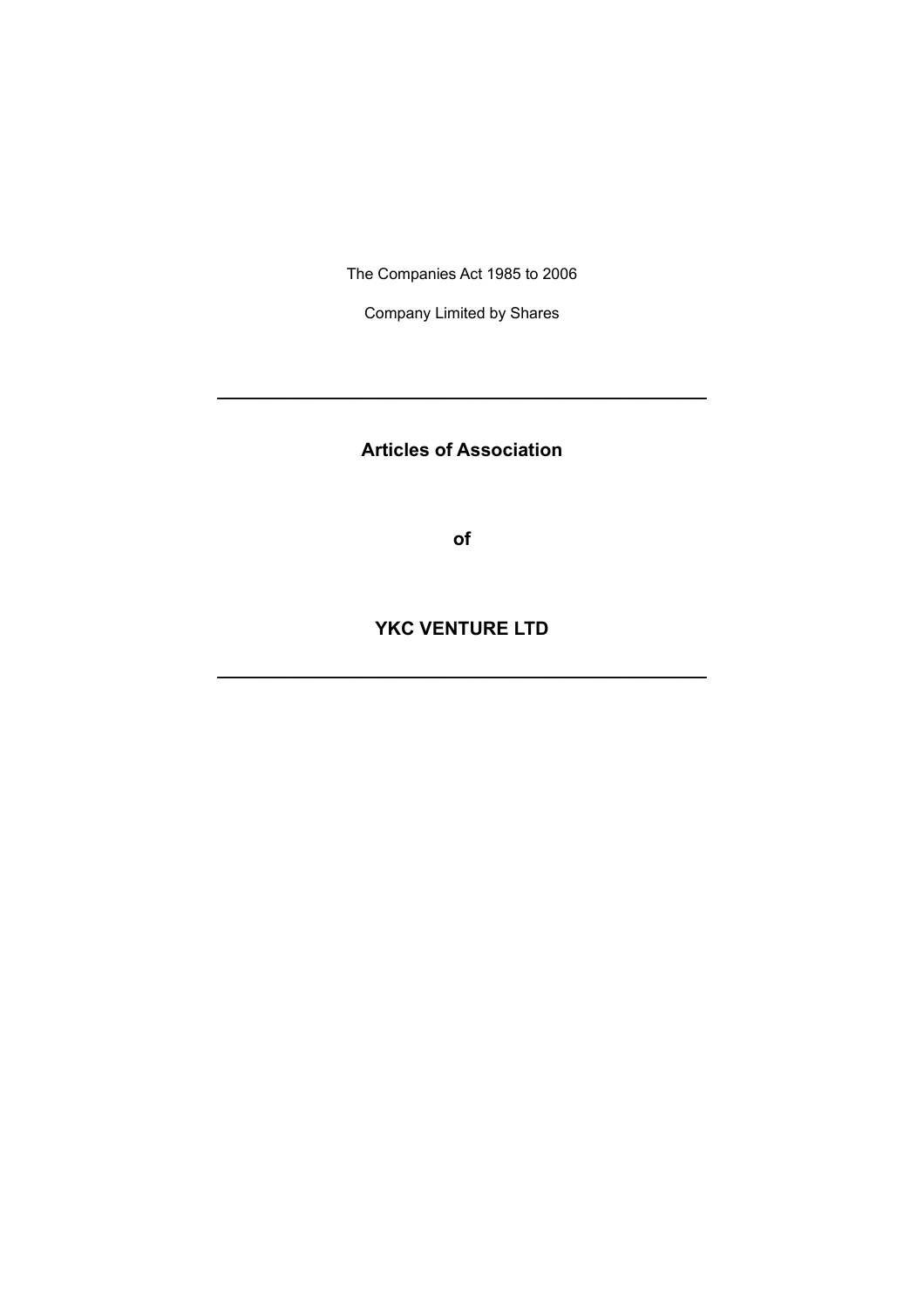# Index to Articles of Association of YKC VENTURE LTD

| 1.              |                                                         |  |  |
|-----------------|---------------------------------------------------------|--|--|
| 2.              |                                                         |  |  |
|                 |                                                         |  |  |
| 3.              |                                                         |  |  |
| 4.              |                                                         |  |  |
|                 |                                                         |  |  |
|                 |                                                         |  |  |
|                 |                                                         |  |  |
| 5.              |                                                         |  |  |
| 6.              |                                                         |  |  |
| 7.              |                                                         |  |  |
| 8.              |                                                         |  |  |
| 9.              |                                                         |  |  |
| 10 <sub>1</sub> |                                                         |  |  |
|                 |                                                         |  |  |
| 11.             |                                                         |  |  |
| 12.             |                                                         |  |  |
| 13.             |                                                         |  |  |
| 14.             |                                                         |  |  |
| 15.             |                                                         |  |  |
| 16.             |                                                         |  |  |
| 17.             |                                                         |  |  |
| 18.             | Conflicts of interest……………………………………………………………………………………10 |  |  |
| 19.             |                                                         |  |  |
| 20.             |                                                         |  |  |
|                 |                                                         |  |  |
| 21.             |                                                         |  |  |
| 22.             |                                                         |  |  |
| 23.             |                                                         |  |  |
| 24.             |                                                         |  |  |
|                 |                                                         |  |  |
|                 |                                                         |  |  |
|                 |                                                         |  |  |
| 25.             |                                                         |  |  |
| 26.             |                                                         |  |  |
| 27.             |                                                         |  |  |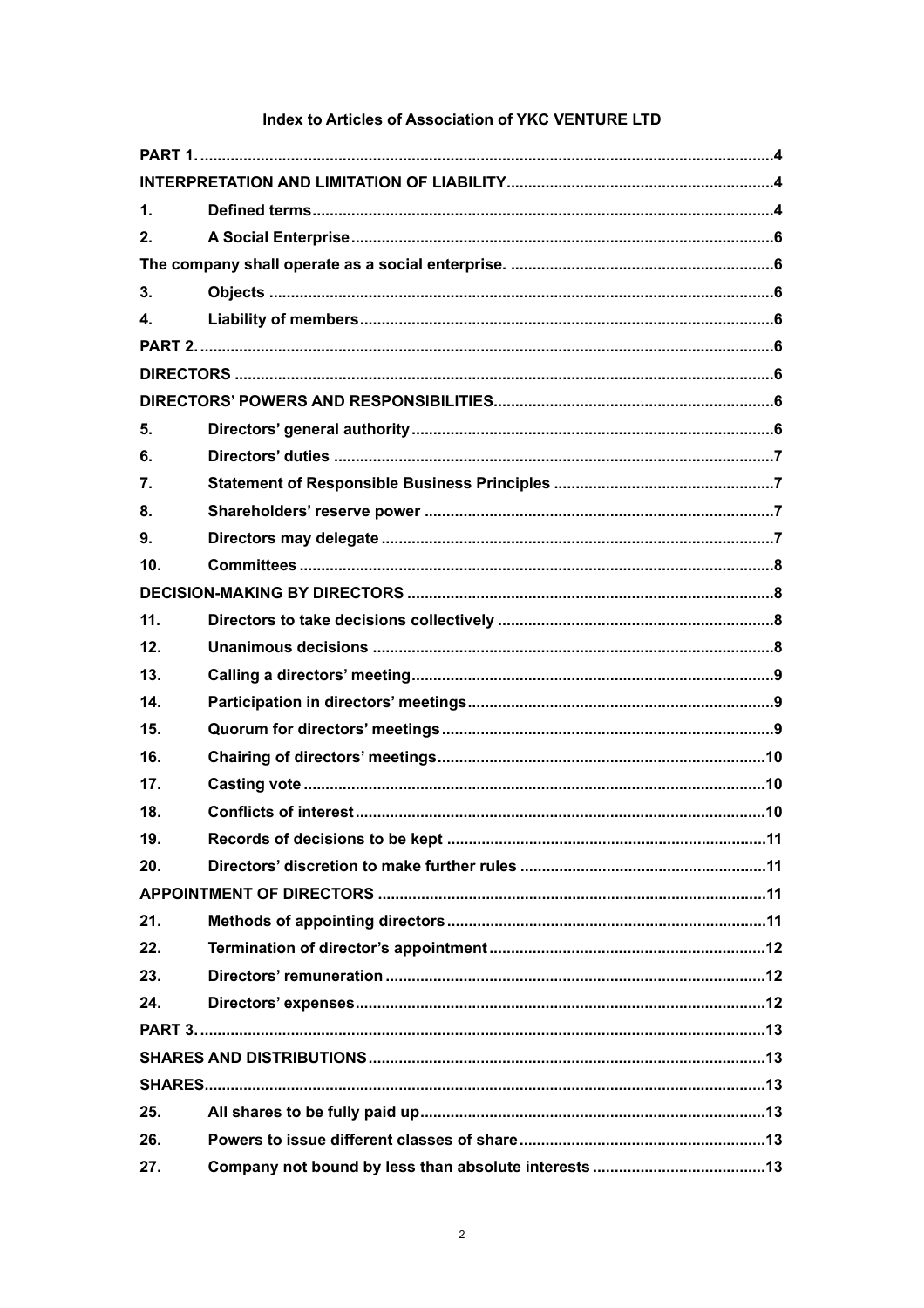| 28. |                                                                 |     |  |  |
|-----|-----------------------------------------------------------------|-----|--|--|
| 29. |                                                                 |     |  |  |
| 30. |                                                                 |     |  |  |
| 31. |                                                                 |     |  |  |
| 32. |                                                                 |     |  |  |
| 33. |                                                                 |     |  |  |
|     |                                                                 |     |  |  |
| 34. |                                                                 |     |  |  |
| 35. |                                                                 |     |  |  |
| 36. |                                                                 |     |  |  |
| 37. |                                                                 |     |  |  |
| 38. |                                                                 |     |  |  |
| 39. |                                                                 |     |  |  |
|     |                                                                 |     |  |  |
| 40. | Authority to capitalise and appropriation of capitalised sums18 |     |  |  |
|     |                                                                 |     |  |  |
|     |                                                                 |     |  |  |
|     |                                                                 |     |  |  |
| 41. |                                                                 |     |  |  |
| 42. |                                                                 |     |  |  |
| 43. |                                                                 |     |  |  |
| 44. | Attendance and speaking by directors and non-shareholders19     |     |  |  |
| 45. |                                                                 |     |  |  |
|     |                                                                 |     |  |  |
| 46. |                                                                 |     |  |  |
| 47. | Errors and disputes.                                            | .21 |  |  |
| 48. |                                                                 |     |  |  |
| 49. |                                                                 |     |  |  |
| 50. |                                                                 |     |  |  |
| 51. |                                                                 |     |  |  |
|     |                                                                 |     |  |  |
|     |                                                                 |     |  |  |
| 52. |                                                                 |     |  |  |
| 53. |                                                                 |     |  |  |
| 54. |                                                                 |     |  |  |
| 55. |                                                                 |     |  |  |
| 56. |                                                                 |     |  |  |
|     |                                                                 |     |  |  |
|     |                                                                 |     |  |  |
| 57. |                                                                 |     |  |  |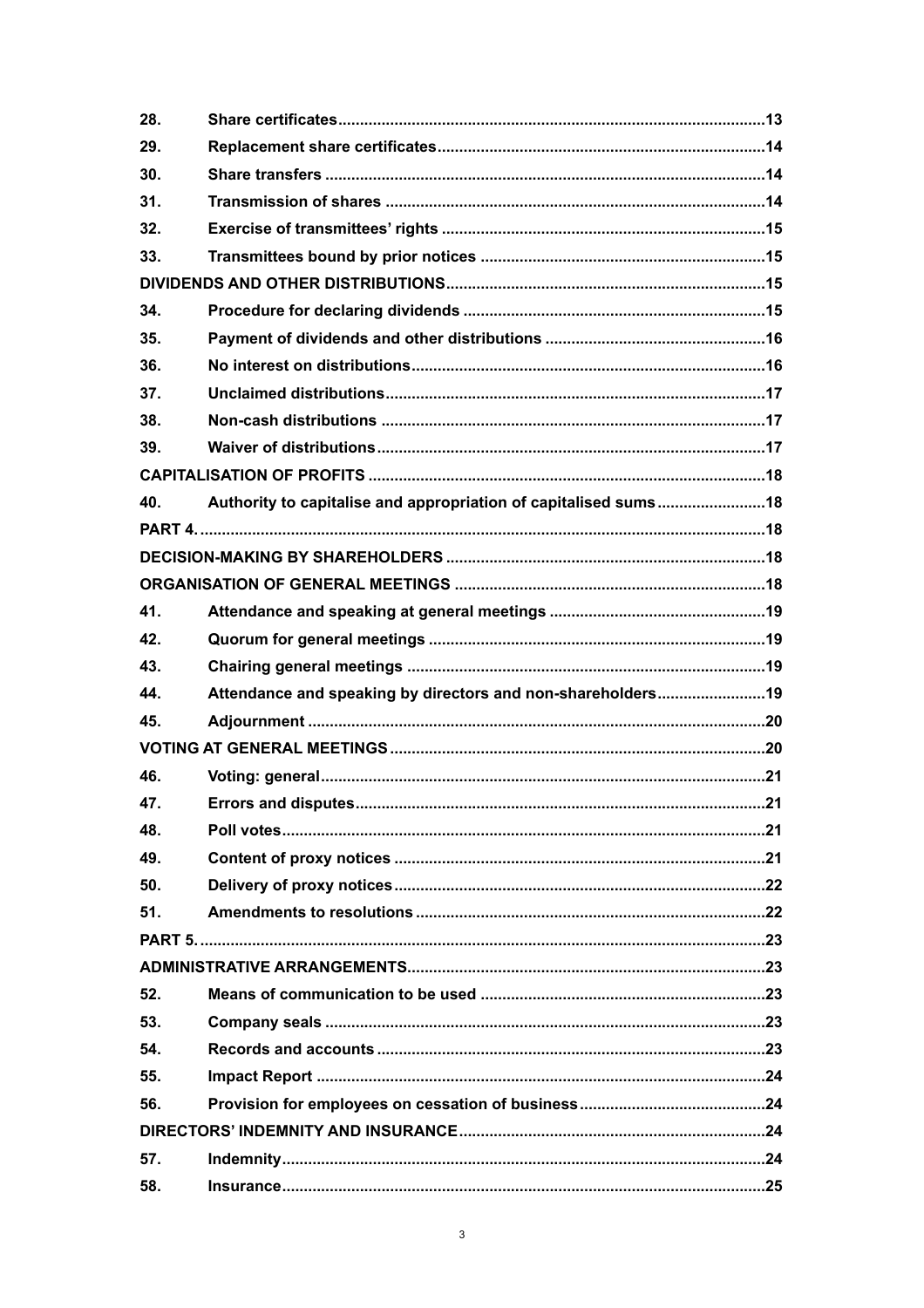| 59.           |                                                                                                                                                     |
|---------------|-----------------------------------------------------------------------------------------------------------------------------------------------------|
| $\mathbf 1$ . | Has a purpose which delivers long term sustainable performance26                                                                                    |
| (1)           | Operates true to a purpose that serves society, respects the dignity of people<br>and so generates a fair return for responsible investors26        |
| (2)           | Enables and welcomes public scrutiny of the alignment between stated                                                                                |
| 2.            |                                                                                                                                                     |
| (1)           | Seeks to build lasting relationships with customers and suppliers. 26                                                                               |
| (2)           | Deals honestly with customers, providing good and safe products and                                                                                 |
| (3)           | Treats suppliers fairly, pays promptly what it owes and expects its suppliers                                                                       |
| (4)           | Openly shares its knowledge to enable customers and suppliers to make                                                                               |
| 3.            |                                                                                                                                                     |
| (1)           | Treats everyone with dignity and provides fair pay for all. 26                                                                                      |
| (2)           | Enables and welcomes constructive dialogue about its behaviour in keeping                                                                           |
| (3)           | Fosters innovation, leadership and personal accountability. 26                                                                                      |
| (4)           | Protects and nurtures all who work for it to ensure people also learn,                                                                              |
| 4.            |                                                                                                                                                     |
| (1)           | Considers each person affected by its decisions as if he or she were a                                                                              |
| (2)           | Seeks and provides access to opportunities for less privileged people26                                                                             |
| (3)           | Makes a full and fair contribution to society by structuring its business and<br>operations to pay promptly all taxes that are properly due. 26     |
| 5.            |                                                                                                                                                     |
| (1)           | Honours its duty to protect the natural world and conserve finite resources.26                                                                      |
| (2)           | Contributes knowledge and experience to promote better regulation for the<br>benefit of society as a while rather than protecting self-interest. 26 |
| (3)           | Invests in developing skills, knowledge and understanding in wider society to                                                                       |

# <span id="page-3-0"></span>PART 1.

# <span id="page-3-1"></span>INTERPRETATION AND LIMITATION OF LIABILITY

# **1. Defined terms**

<span id="page-3-2"></span>In the articles, unless the context requires otherwise—

"articles" means the company's articles of association;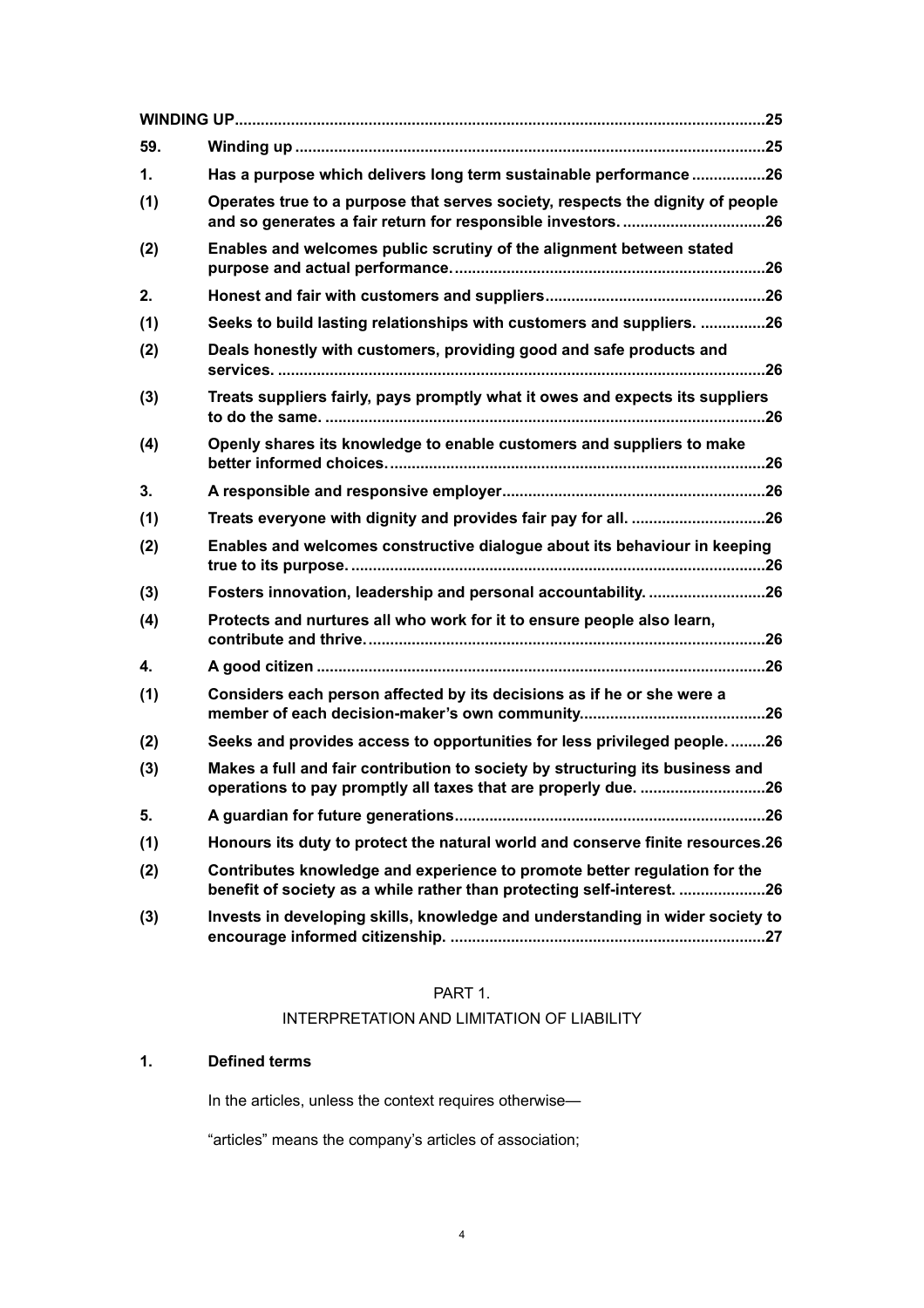"bankruptcy" includes individual insolvency proceedings in a jurisdiction other than England and Wales or Northern Ireland which have an effect similar to that of bankruptcy;

"chairman" has the meaning given in article 12;

"chairman of the meeting" has the meaning given in article 39;

"Companies Acts" means the Companies Acts (as defined in section 2 of the Companies Act 2006), in so far as they apply to the company;

"director" means a director of the company, and includes any person occupying the position of director, by whatever name called;

"distribution recipient" has the meaning given in article 31;

"document" includes, unless otherwise specified, any document sent or supplied in electronic form;

"electronic form" has the meaning given in section 1168 of the Companies Act 2006;

"fully paid" in relation to a share, means that the nominal value and any premium to be paid to the company in respect of that share have been paid to the company;

"hard copy form" has the meaning given in section 1168 of the Companies Act 2006;

"holder" in relation to shares means the person whose name is entered in the register of members as the holder of the shares;

"instrument" means a document in hard copy form;

"ordinary resolution" has the meaning given in section 282 of the Companies Act 2006;

"paid" means paid or credited as paid;

"participate", in relation to a directors' meeting, has the meaning given in article 10;

"primary social object" means the object of the company as set out in Article [3\(1\)](#page-5-8), which for the avoidance of doubt is its primary object;

"proxy notice" has the meaning given in article 45;

"shareholder" means a person who is the holder of a share;

"shares" means shares in the company;

"social enterprise" means a business that trades primarily for a social purpose set out in its Articles and which reinvests or applies the majority of its profits in or towards achieving its purpose, in accordance with principles set out in its Articles. A social enterprise generates the majority of its income through trade, is independent of the state or third party commercial interests and is accountable and transparent;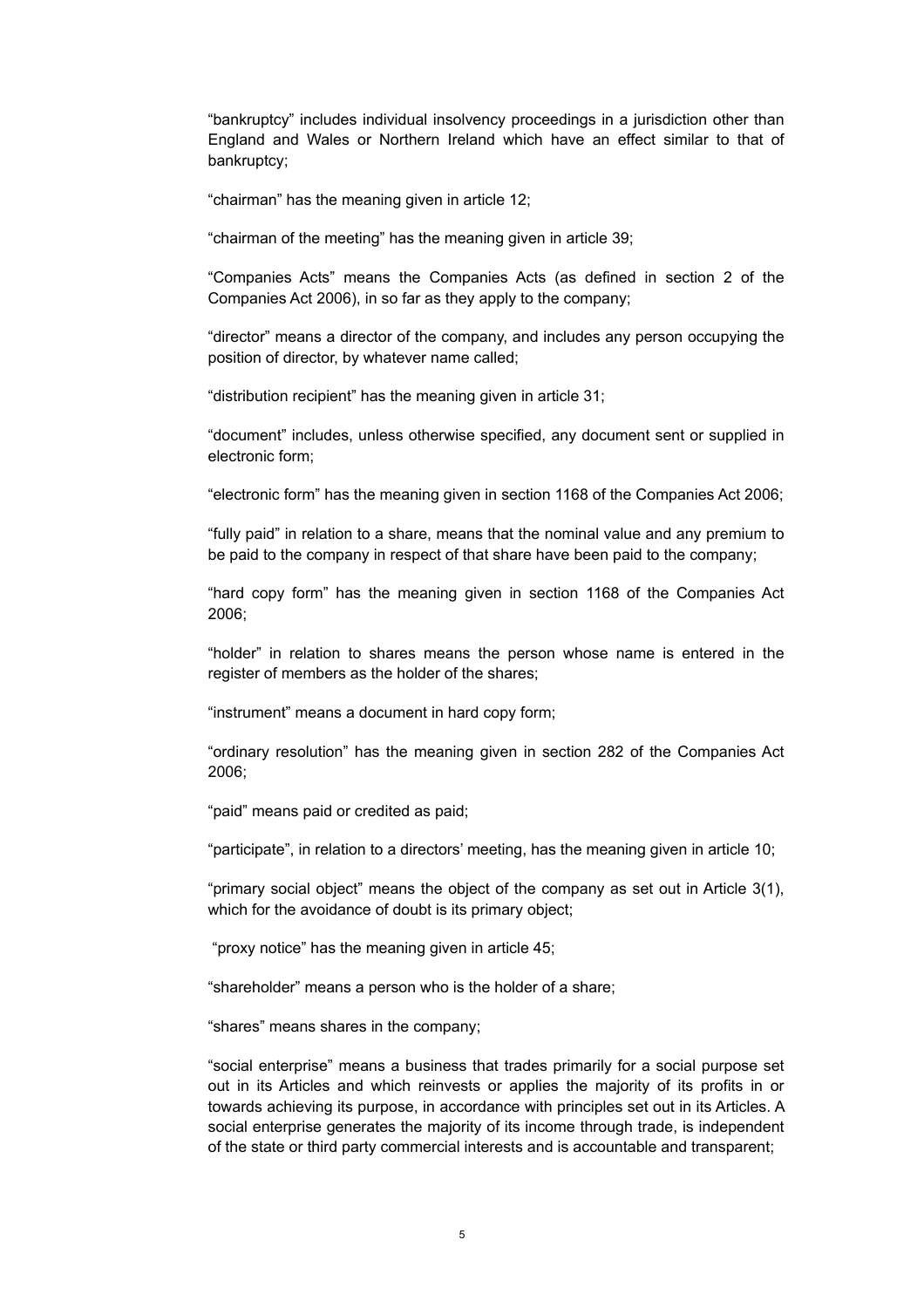"special resolution" has the meaning given in section 283 of the Companies Act 2006;

"statement of responsible business principles" means the statement of responsible business principles set out in the appendix and incorporated into these Articles;

"subsidiary" has the meaning given in section 1159 of the Companies Act 2006;

"transmittee" means a person entitled to a share by reason of the death or bankruptcy of a shareholder or otherwise by operation of law; and

"writing" means the representation or reproduction of words, symbols or other information in a visible form by any method or combination of methods, whether sent or supplied in electronic form or otherwise.

Unless the context otherwise requires, other words or expressions contained in these articles bear the same meaning as in the Companies Act 2006 as in force on the date when these articles become binding on the company.

# **2. A Social Enterprise**

<span id="page-5-2"></span><span id="page-5-1"></span><span id="page-5-0"></span>The company shall operate as a social enterprise.

### **3. Objects**

- <span id="page-5-8"></span>**(1)** The company's primary social object is to carry out such business operations and related activities as will in the opinion of the directors to enable and drive growth in economic, social, mental and health well-being for the benefits of individuals, communities and organisations, with particular attention to marginalised groups, including but not exclusively by educating, training, coaching and consulting on the application of latest scientific discoveries and result in a material positive impact on society and the environment, taken as a whole; and
- **(2)** The company's secondary and subsidiary object is, as a result of the advancement by the company of its primary social object, to promote the success of the company for the benefit of its members as a whole.

# **4. Liability of members**

<span id="page-5-3"></span>The liability of the members is limited to the amount, if any, unpaid on the shares held by them.

# <span id="page-5-4"></span>PART 2.

#### <span id="page-5-5"></span>**DIRECTORS**

### <span id="page-5-6"></span>DIRECTORS' POWERS AND RESPONSIBILITIES

#### <span id="page-5-7"></span>**5. Directors' general authority**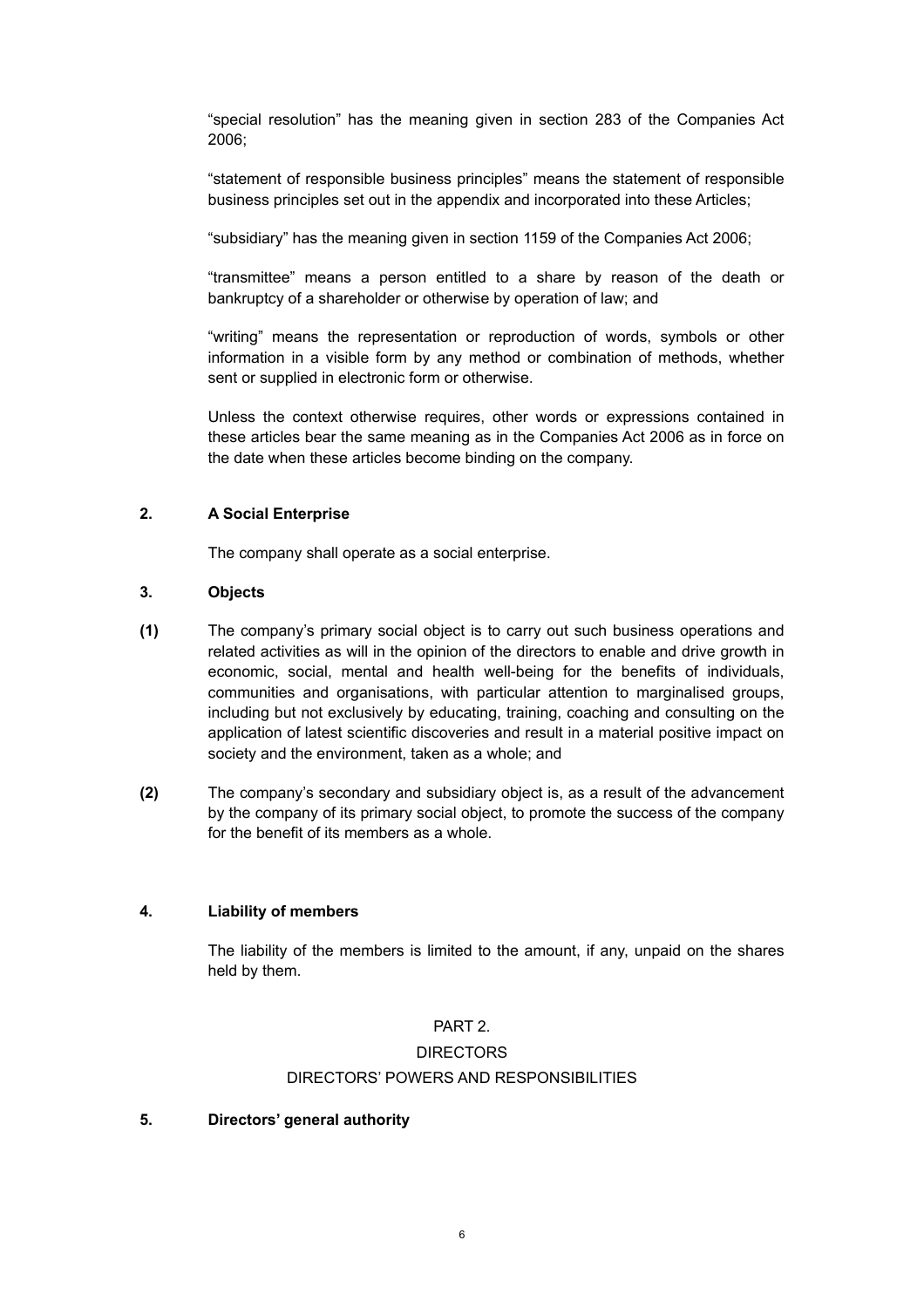Subject to the articles, the directors are responsible for the management of the company's business, for which purpose they may exercise all the powers of the company.

# <span id="page-6-0"></span>**6. Directors' duties**

- (1) A director must act in the way he or she considers, in good faith, would be most likely to promote the objects of the company and must not promote the secondary and subsidiary object of the company in any way which he or she considers, in good faith, would be likely to undermine the promotion of the primary object of the company.
- (2) In promoting the objects of the company and carrying out their duties, a director shall have regard (amongst other matters) to:
- (a) the likely consequences of any decision in the long term;
- (b) the interests of the company's employees;
- (c) the need to foster the company's business relationships with suppliers, customers and others;
- (d) the impact of the company's operations on the community and the environment;
- (e) the desirability of the company maintaining a reputation for high standards of business conduct; and
- (f) the need to act fairly as between members of the company.
- (3) Nothing in this Article express or implied, is intended to or shall create or grant any right or any cause of action to, by or for any person (other than the company).

# <span id="page-6-1"></span>**7. Statement of Responsible Business Principles**

(1) The directors shall seek, in good faith, to ensure that the company carries out its business in accordance with the statement of responsible business principles.

# <span id="page-6-2"></span>**8. Shareholders' reserve power**

- (1) The shareholders may, by special resolution, direct the directors to take, or refrain from taking, specified action.
- (2) No such special resolution invalidates anything which the directors have done before the passing of the resolution.

# <span id="page-6-3"></span>**9. Directors may delegate**

- **(1)** Subject to the articles, the directors may delegate any of the powers which are conferred on them under the articles—
- (a) to such person or committee;
- (b) by such means (including by power of attorney);
- (c) to such an extent;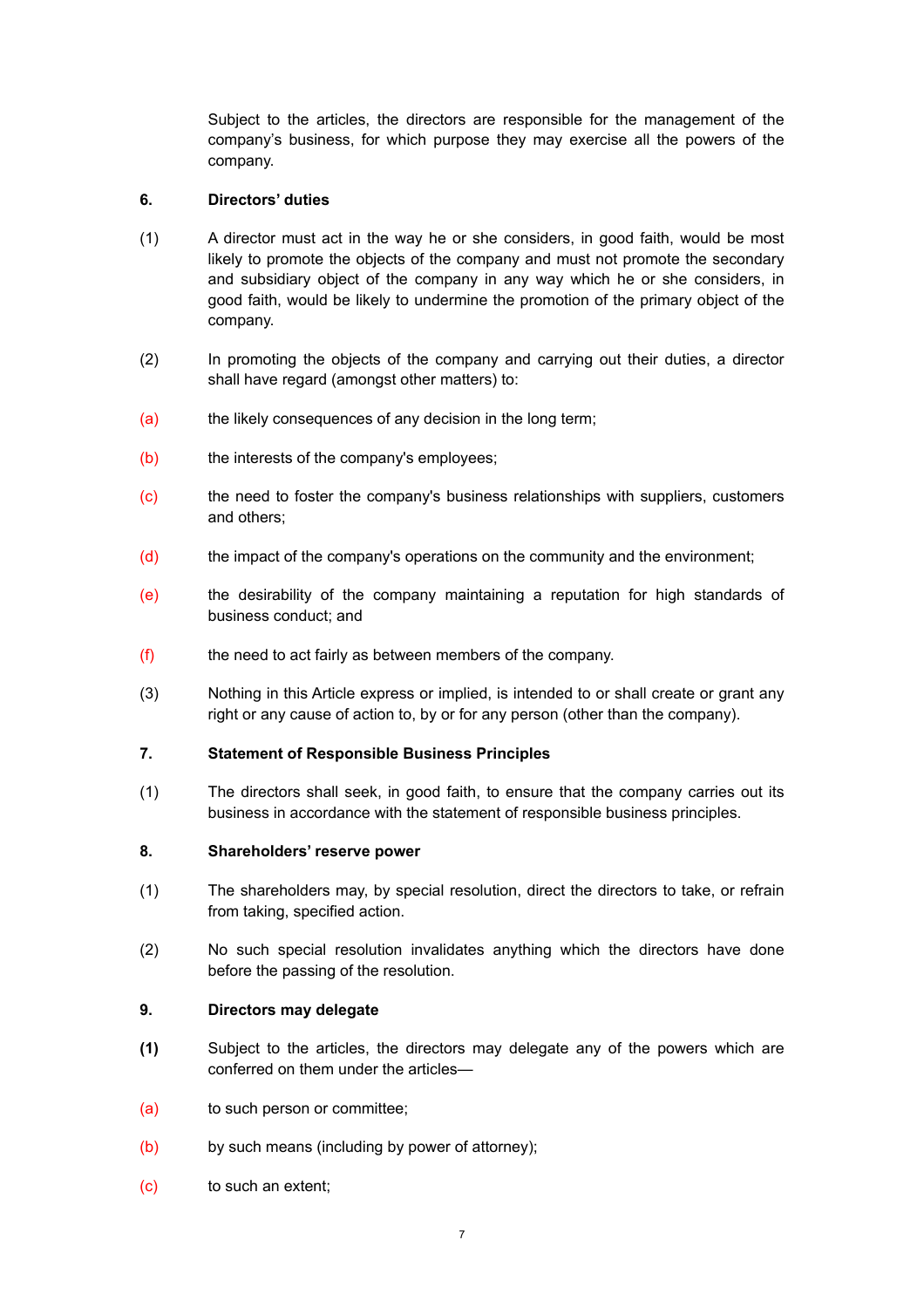- (d) in relation to such matters or territories; and
- (e) on such terms and conditions;

as they think fit.

- (2) If the directors so specify, any such delegation may authorise further delegation of the directors' powers by any person to whom they are delegated.
- (3) The directors may revoke any delegation in whole or part, or alter its terms and conditions.

# <span id="page-7-0"></span>**10. Committees**

- (1) Committees to which the directors delegate any of their powers must follow procedures which are based as far as they are applicable on those provisions of the articles which govern the taking of decisions by directors.
- (2) The directors may make rules of procedure for all or any committees, which prevail over rules derived from the articles if they are not consistent with them.

# <span id="page-7-1"></span>DECISION-MAKING BY DIRECTORS

# <span id="page-7-2"></span>**11. Directors to take decisions collectively**

- (1) The general rule about decision-making by directors is that any decision of the directors must be either a majority decision at a meeting or a decision taken in accordance with article 8.
- $(2)$  If—
- (a) the company only has one director; and
- (b) no provision of the articles requires it to have more than one director,

<span id="page-7-3"></span>the general rule does not apply, and the director may take decisions without regard to any of the provisions of the articles relating to directors' decision-making.

# **12. Unanimous decisions**

- (1) A decision of the directors is taken in accordance with this article when all eligible directors indicate to each other by any means that they share a common view on a matter.
- (2) Such a decision may take the form of a resolution in writing, copies of which have been signed by each eligible director or to which each eligible director has otherwise indicated agreement in writing.
- (3) References in this article to eligible directors are to directors who would have been entitled to vote on the matter had it been proposed as a resolution at a directors' meeting.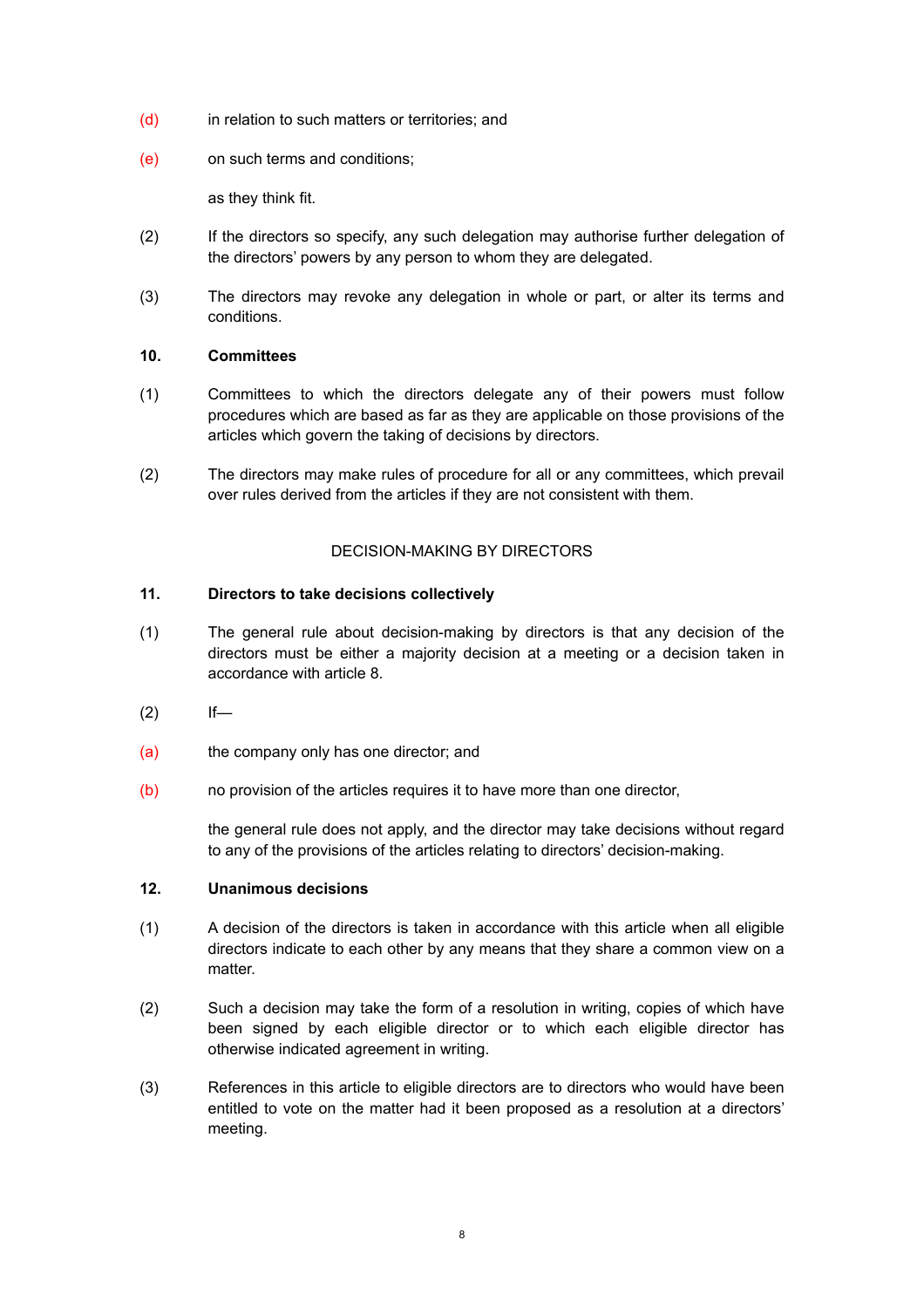(4) A decision may not be taken in accordance with this article if the eligible directors would not have formed a quorum at such a meeting.

# <span id="page-8-0"></span>**13. Calling a directors' meeting**

- (1) Any director may call a directors' meeting by giving notice of the meeting to the directors or by authorising the company secretary (if any) to give such notice.
- (2) Notice of any directors' meeting must indicate—
- (a) its proposed date and time;
- (b) where it is to take place; and
- (c) if it is anticipated that directors participating in the meeting will not be in the same place, how it is proposed that they should communicate with each other during the meeting.
- (3) Notice of a directors' meeting must be given to each director, but need not be in writing.
- (4) Notice of a directors' meeting need not be given to directors who waive their entitlement to notice of that meeting, by giving notice to that effect to the company not more than 7 days after the date on which the meeting is held. Where such notice is given after the meeting has been held, that does not affect the validity of the meeting, or of any business conducted at it.

# <span id="page-8-1"></span>**14. Participation in directors' meetings**

- (1) Subject to the articles, directors participate in a directors' meeting, or part of a directors' meeting, when—
- (a) the meeting has been called and takes place in accordance with the articles; and
- (b) they can each communicate to the others any information or opinions they have on any particular item of the business of the meeting.
- (2) In determining whether directors are participating in a directors' meeting, it is irrelevant where any director is or how they communicate with each other.
- (3) If all the directors participating in a meeting are not in the same place, they may decide that the meeting is to be treated as taking place wherever any of them is.

# <span id="page-8-2"></span>**15. Quorum for directors' meetings**

- (1) At a directors' meeting, unless a quorum is participating, no proposal is to be voted on, except a proposal to call another meeting.
- (2) The quorum for directors' meetings may be fixed from time to time by a decision of the directors, but it must never be less than two, and unless otherwise fixed it is two.
- (3) If the total number of directors for the time being is less than the quorum required, the directors must not take any decision other than a decision—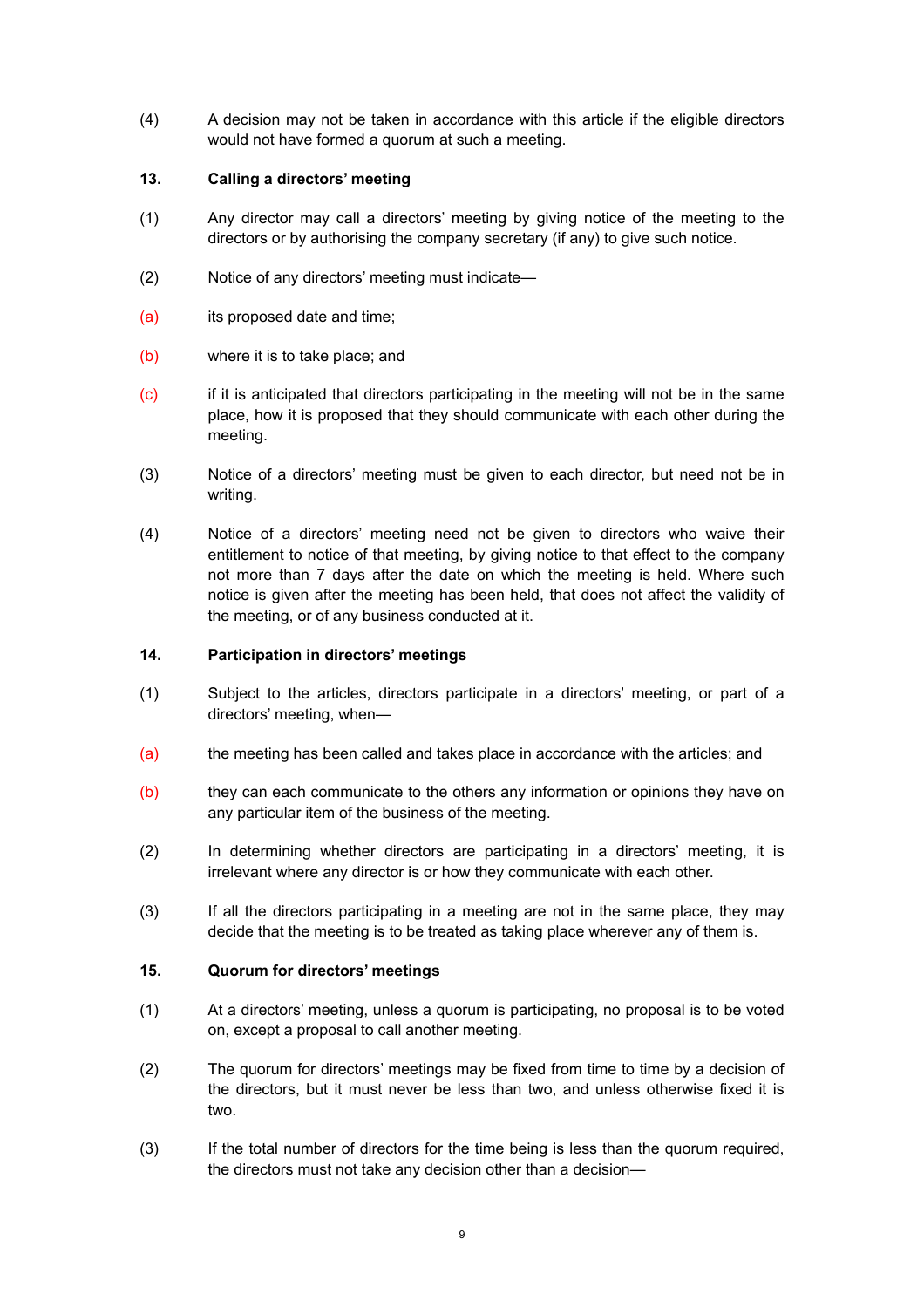- (a) to appoint further directors; or
- (b) to call a general meeting so as to enable the shareholders to appoint further directors.

### <span id="page-9-0"></span>**16. Chairing of directors' meetings**

- (1) The directors may appoint a director to chair their meetings.
- (2) The person so appointed for the time being is known as the chairman.
- (3) The directors may terminate the chairman's appointment at any time.
- (4) If the chairman is not participating in a directors' meeting within ten minutes of the time at which it was to start, the participating directors must appoint one of themselves to chair it.

### <span id="page-9-1"></span>**17. Casting vote**

- (1) If the numbers of votes for and against a proposal are equal, the chairman or other director chairing the meeting has a casting vote.
- (2) But this does not apply if, in accordance with the articles, the chairman or other director is not to be counted as participating in the decision-making process for quorum or voting purposes.

#### <span id="page-9-2"></span>**18. Conflicts of interest**

- (1) If a proposed decision of the directors is concerned with an actual or proposed transaction or arrangement with the company in which a director is interested, that director is not to be counted as participating in the decision-making process for quorum or voting purposes.
- (2) But if paragraph (3) applies, a director who is interested in an actual or proposed transaction or arrangement with the company is to be counted as participating in the decision-making process for quorum and voting purposes.
- (3) This paragraph applies when—
- (a) the company by ordinary resolution disapplies the provision of the articles which would otherwise prevent a director from being counted as participating in the decision-making process;
- (b) the director's interest cannot reasonably be regarded as likely to give rise to a conflict of interest; or
- (c) the director's conflict of interest arises from a permitted cause.
- (4) For the purposes of this article, the following are permitted causes—
- (a) a guarantee given, or to be given, by or to a director in respect of an obligation incurred by or on behalf of the company or any of its subsidiaries;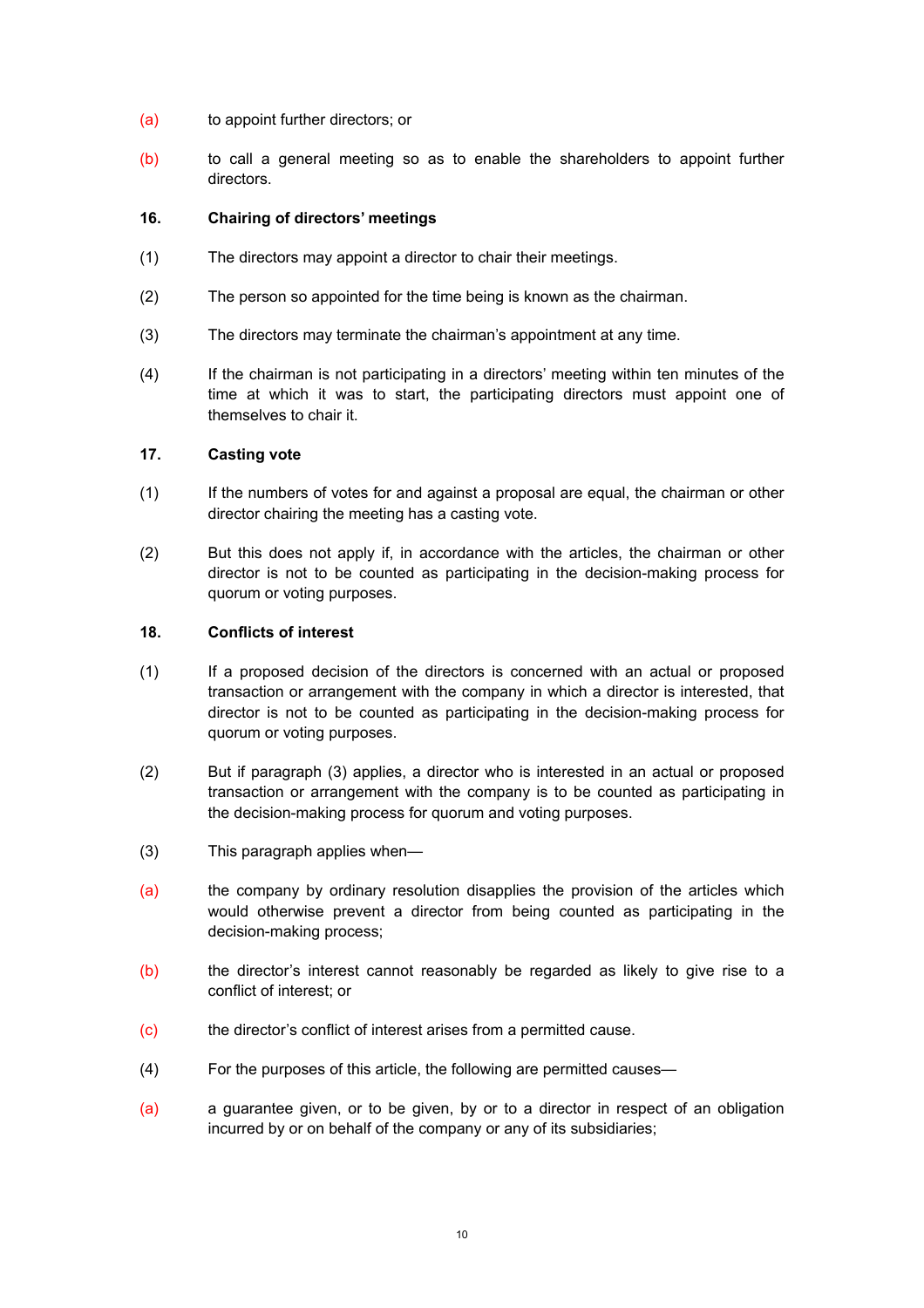- (b) subscription, or an agreement to subscribe, for shares or other securities of the company or any of its subsidiaries, or to underwrite, sub-underwrite, or guarantee subscription for any such shares or securities; and
- (c) arrangements pursuant to which benefits are made available to employees and directors or former employees and directors of the company or any of its subsidiaries which do not provide special benefits for directors or former directors.
- (5) For the purposes of this article, references to proposed decisions and decisionmaking processes include any directors' meeting or part of a directors' meeting.
- (6) Subject to paragraph (7), if a question arises at a meeting of directors or of a committee of directors as to the right of a director to participate in the meeting (or part of the meeting) for voting or quorum purposes, the question may, before the conclusion of the meeting, be referred to the chairman whose ruling in relation to any director other than the chairman is to be final and conclusive.
- (7) If any question as to the right to participate in the meeting (or part of the meeting) should arise in respect of the chairman, the question is to be decided by a decision of the directors at that meeting, for which purpose the chairman is not to be counted as participating in the meeting (or that part of the meeting) for voting or quorum purposes.

### **19. Records of decisions to be kept**

<span id="page-10-0"></span>The directors must ensure that the company keeps a record, in writing, for at least 10 years from the date of the decision recorded, of every unanimous or majority decision taken by the directors.

### **20. Directors' discretion to make further rules**

<span id="page-10-1"></span>Subject to the articles, the directors may make any rule which they think fit about how they take decisions, and about how such rules are to be recorded or communicated to directors.

# <span id="page-10-2"></span>APPOINTMENT OF DIRECTORS

# <span id="page-10-3"></span>**21. Methods of appointing directors**

- (1) Any person who is willing to act as a director, and is permitted by law to do so, may be appointed to be a director—
- (a) by ordinary resolution; or
- (b) by a decision of the directors.
- (2) In any case where, as a result of death, the company has no shareholders and no directors, the personal representatives of the last shareholder to have died have the right, by notice in writing, to appoint a person to be a director.
- (3) For the purposes of paragraph (2), where 2 or more shareholders die in circumstances rendering it uncertain who was the last to die, a younger shareholder is deemed to have survived an older shareholder.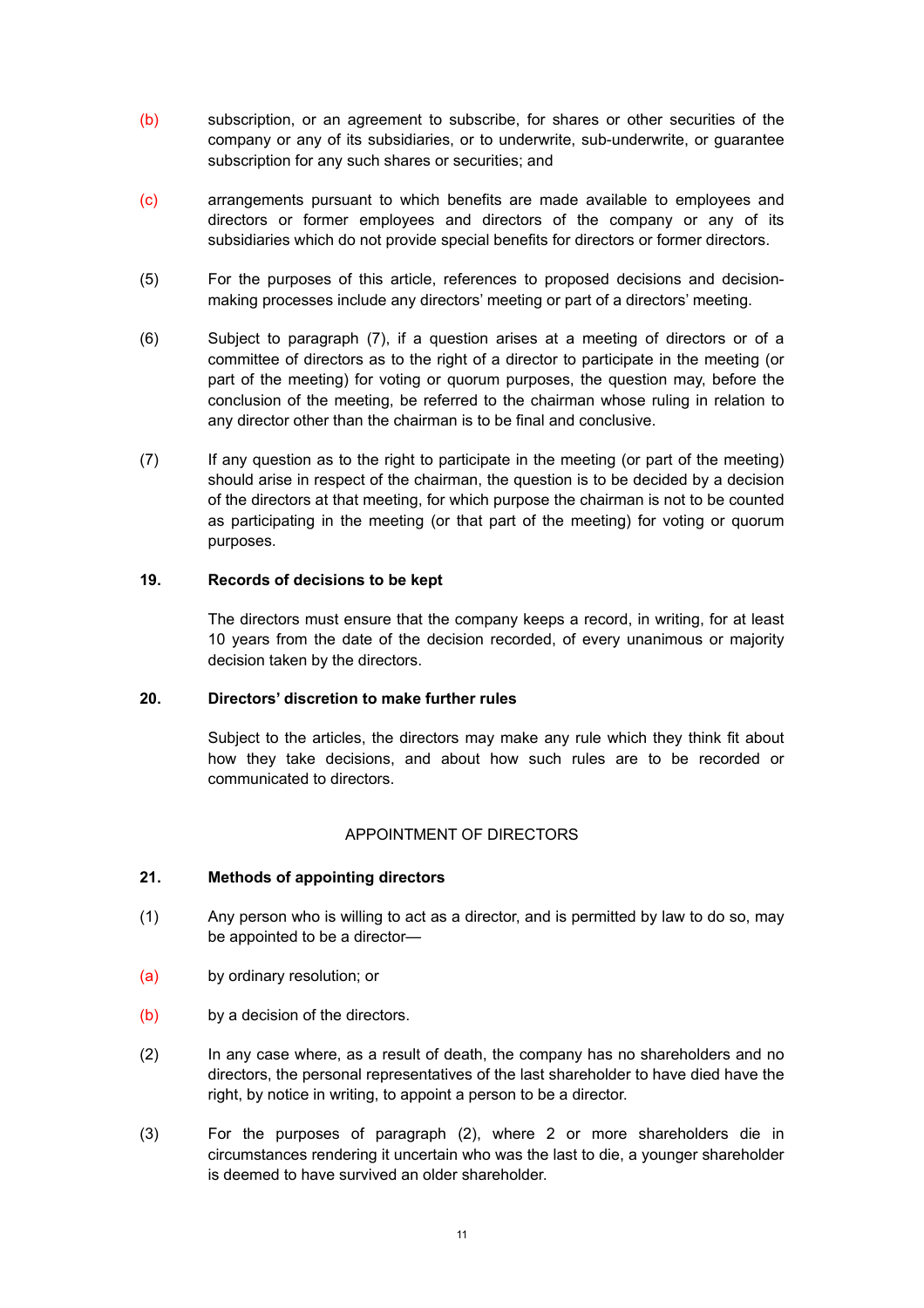### **22. Termination of director's appointment**

<span id="page-11-0"></span>A person ceases to be a director as soon as—

- (a) that person ceases to be a director by virtue of any provision of the Companies Act 2006 or is prohibited from being a director by law;
- (b) a bankruptcy order is made against that person;
- (c) a composition is made with that person's creditors generally in satisfaction of that person's debts;
- (d) a registered medical practitioner who is treating that person gives a written opinion to the company stating that that person has become physically or mentally incapable of acting as a director and may remain so for more than three months;
- (e) [paragraph omitted pursuant to The Mental Health (Discrimination) Act 2013]
- (f) notification is received by the company from the director that the director is resigning from office, and such resignation has taken effect in accordance with its terms.

### <span id="page-11-1"></span>**23. Directors' remuneration**

- (1) Directors may undertake any services for the company that the directors decide.
- (2) Directors are entitled to such remuneration as the directors determine—
- (a) for their services to the company as directors; and
- (b) for any other service which they undertake for the company.
- (3) Subject to the articles, a director's remuneration may—
- (a) take any form; and
- (b) include any arrangements in connection with the payment of a pension, allowance or gratuity, or any death, sickness or disability benefits, to or in respect of that director.
- (4) Unless the directors decide otherwise, directors' remuneration accrues from day to day.
- (5) Unless the directors decide otherwise, directors are not accountable to the company for any remuneration which they receive as directors or other officers or employees of the company's subsidiaries or of any other body corporate in which the company is interested.

# **24. Directors' expenses**

<span id="page-11-2"></span>The company may pay any reasonable expenses which the directors properly incur in connection with their attendance at—

(a) meetings of directors or committees of directors;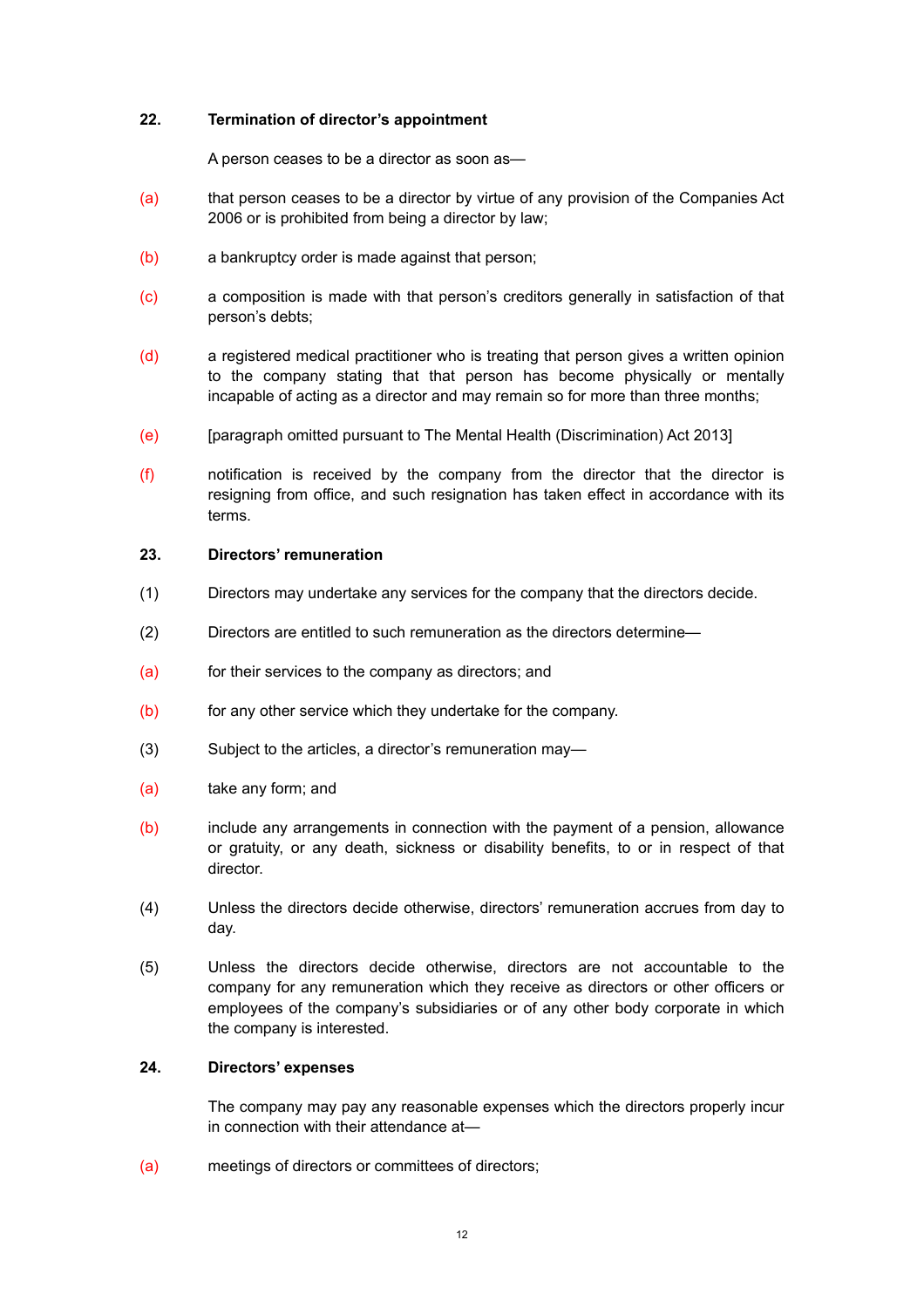- (b) general meetings; or
- (c) separate meetings of the holders of any class of shares or of debentures of the company, or otherwise in connection with the exercise of their powers and the discharge of their responsibilities in relation to the company.

# <span id="page-12-2"></span><span id="page-12-1"></span><span id="page-12-0"></span>PART 3. SHARES AND DISTRIBUTIONS **SHARES**

### <span id="page-12-3"></span>**25. All shares to be fully paid up**

- (1) No share is to be issued for less than the aggregate of its nominal value and any premium to be paid to the company in consideration for its issue.
- (2) This does not apply to shares taken on the formation of the company by the subscribers to the company's memorandum.

#### <span id="page-12-4"></span>**26. Powers to issue different classes of share**

- (1) Subject to the articles, but without prejudice to the rights attached to any existing share, the company may issue shares with such rights or restrictions as may be determined by ordinary resolution.
- (2) The company may issue shares which are to be redeemed, or are liable to be redeemed at the option of the company or the holder, and the directors may determine the terms, conditions and manner of redemption of any such shares.

### **27. Company not bound by less than absolute interests**

<span id="page-12-5"></span>Except as required by law, no person is to be recognised by the company as holding any share upon any trust, and except as otherwise required by law or the articles, the company is not in any way to be bound by or recognise any interest in a share other than the holder's absolute ownership of it and all the rights attaching to it.

#### <span id="page-12-6"></span>**28. Share certificates**

- (1) The company must issue each shareholder, free of charge, with one or more certificates in respect of the shares which that shareholder holds.
- (2) Every certificate must specify—
- (a) in respect of how many shares, of what class, it is issued;
- (b) the nominal value of those shares;
- (c) that the shares are fully paid; and
- (d) any distinguishing numbers assigned to them.
- (3) No certificate may be issued in respect of shares of more than one class.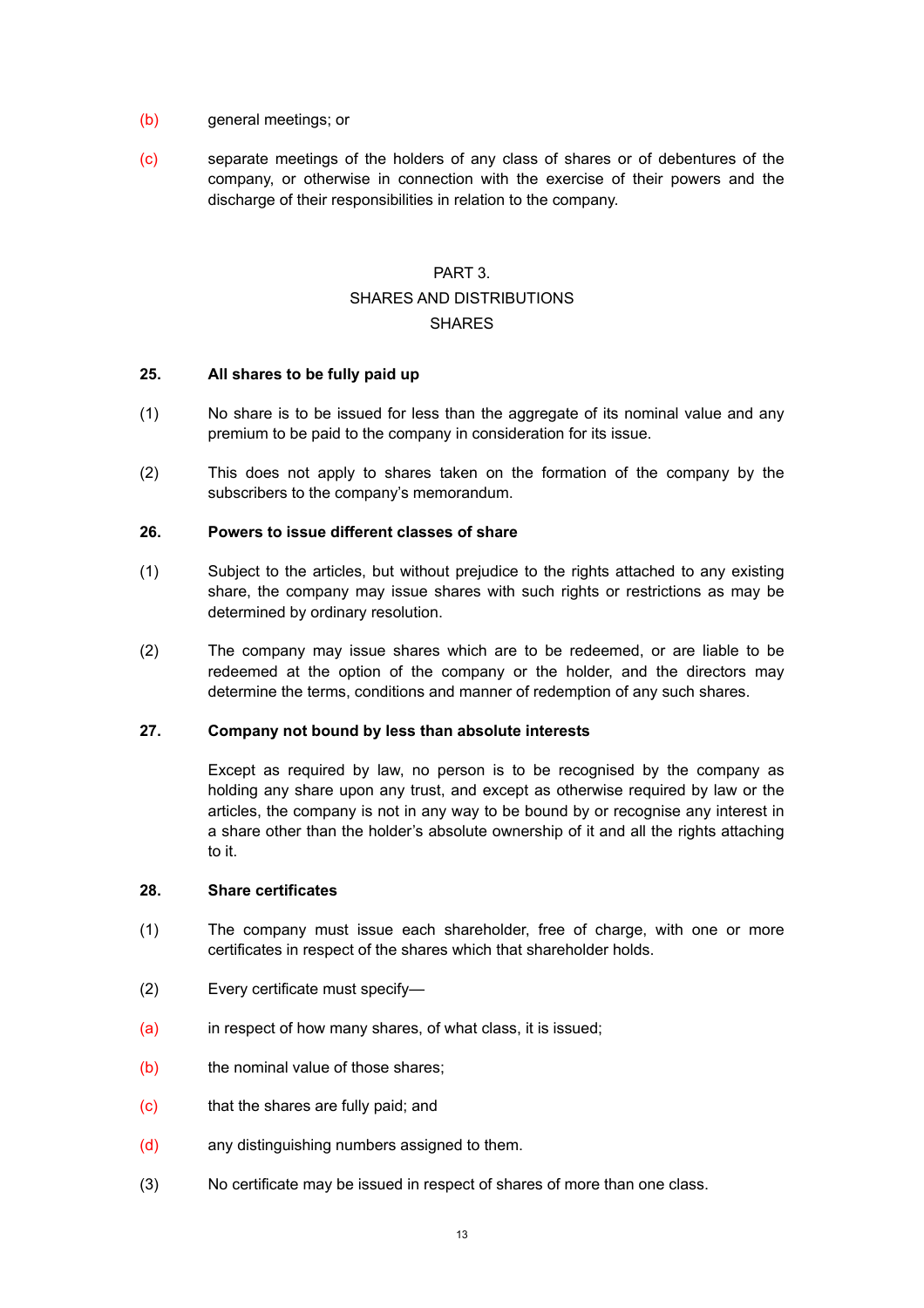- (4) If more than one person holds a share, only one certificate may be issued in respect of it.
- (5) Certificates must—
- (a) have affixed to them the company's common seal; or
- (b) be otherwise executed in accordance with the Companies Acts.

### <span id="page-13-0"></span>**29. Replacement share certificates**

- (1) If a certificate issued in respect of a shareholder's shares is—
- (a) damaged or defaced; or
- (b) said to be lost, stolen or destroyed, that shareholder is entitled to be issued with a replacement certificate in respect of the same shares.
- (2) A shareholder exercising the right to be issued with such a replacement certificate —
- (a) may at the same time exercise the right to be issued with a single certificate or separate certificates;
- (b) must return the certificate which is to be replaced to the company if it is damaged or defaced; and
- (c) must comply with such conditions as to evidence, indemnity and the payment of a reasonable fee as the directors decide.

#### <span id="page-13-1"></span>**30. Share transfers**

- (1) Shares may be transferred by means of an instrument of transfer in any usual form or any other form approved by the directors, which is executed by or on behalf of the transferor.
- (2) No fee may be charged for registering any instrument of transfer or other document relating to or affecting the title to any share.
- (3) The company may retain any instrument of transfer which is registered.
- (4) The transferor remains the holder of a share until the transferee's name is entered in the register of members as holder of it.
- (5) The directors may refuse to register the transfer of a share, and if they do so, the instrument of transfer must be returned to the transferee with the notice of refusal unless they suspect that the proposed transfer may be fraudulent.

# <span id="page-13-2"></span>**31. Transmission of shares**

- (1) If title to a share passes to a transmittee, the company may only recognise the transmittee as having any title to that share.
- (2) A transmittee who produces such evidence of entitlement to shares as the directors may properly require—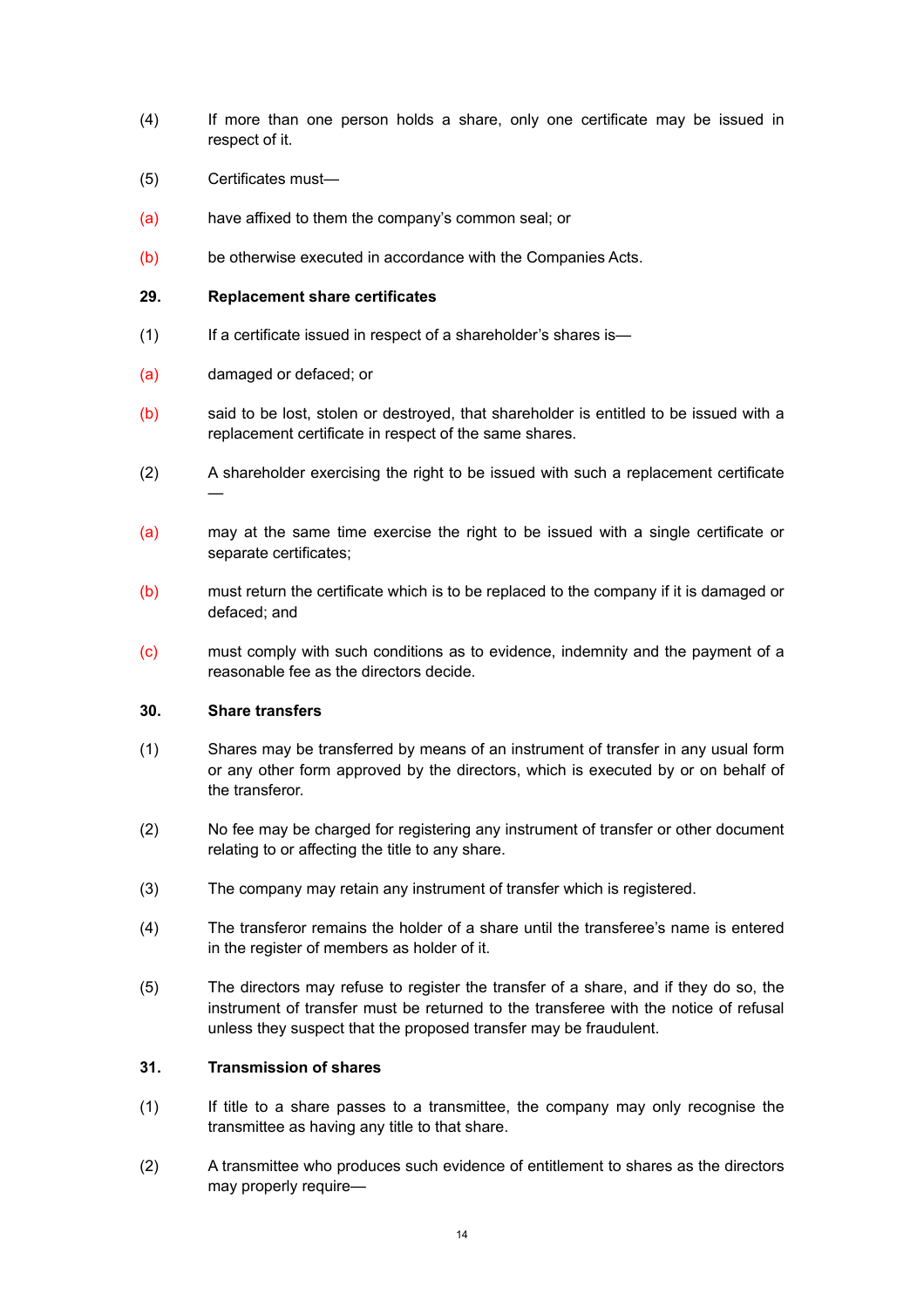- (a) may, subject to the articles, choose either to become the holder of those shares or to have them transferred to another person; and
- (b) subject to the articles, and pending any transfer of the shares to another person, has the same rights as the holder had.
- (3) But transmittees do not have the right to attend or vote at a general meeting, or agree to a proposed written resolution, in respect of shares to which they are entitled, by reason of the holder's death or bankruptcy or otherwise, unless they become the holders of those shares.

### <span id="page-14-0"></span>**32. Exercise of transmittees' rights**

- (1) Transmittees who wish to become the holders of shares to which they have become entitled must notify the company in writing of that wish.
- (2) If the transmittee wishes to have a share transferred to another person, the transmittee must execute an instrument of transfer in respect of it.
- (3) Any transfer made or executed under this article is to be treated as if it were made or executed by the person from whom the transmittee has derived rights in respect of the share, and as if the event which gave rise to the transmission had not occurred.

### **33. Transmittees bound by prior notices**

<span id="page-14-1"></span>If a notice is given to a shareholder in respect of shares and a transmittee is entitled to those shares, the transmittee is bound by the notice if it was given to the shareholder before the transmittee's name has been entered in the register of members.

# <span id="page-14-2"></span>DIVIDENDS AND OTHER DISTRIBUTIONS

#### <span id="page-14-3"></span>**34. Procedure for declaring dividends**

- (1) The company may by ordinary resolution declare dividends, and the directors may decide to pay interim dividends.
- (2) A dividend must not be declared unless the directors have made a recommendation as to its amount. When considering whether or not to make any such recommendation, the directors shall take into account the fact that the company has a primary social object and shall develop a dividend policy which is intended to ensure that a majority of distributable profits are reinvested or applied in or towards achieving its primary social object in the medium to long term, whilst taking into account any short term or cyclical factors which may be relevant from time to time. Such a dividend must not exceed the amount recommended by the directors.
- (3) No dividend may be declared or paid unless it is in accordance with shareholders' respective rights.
- (4) Unless the shareholders' resolution to declare or directors' decision to pay a dividend, or the terms on which shares are issued, specify otherwise, it must be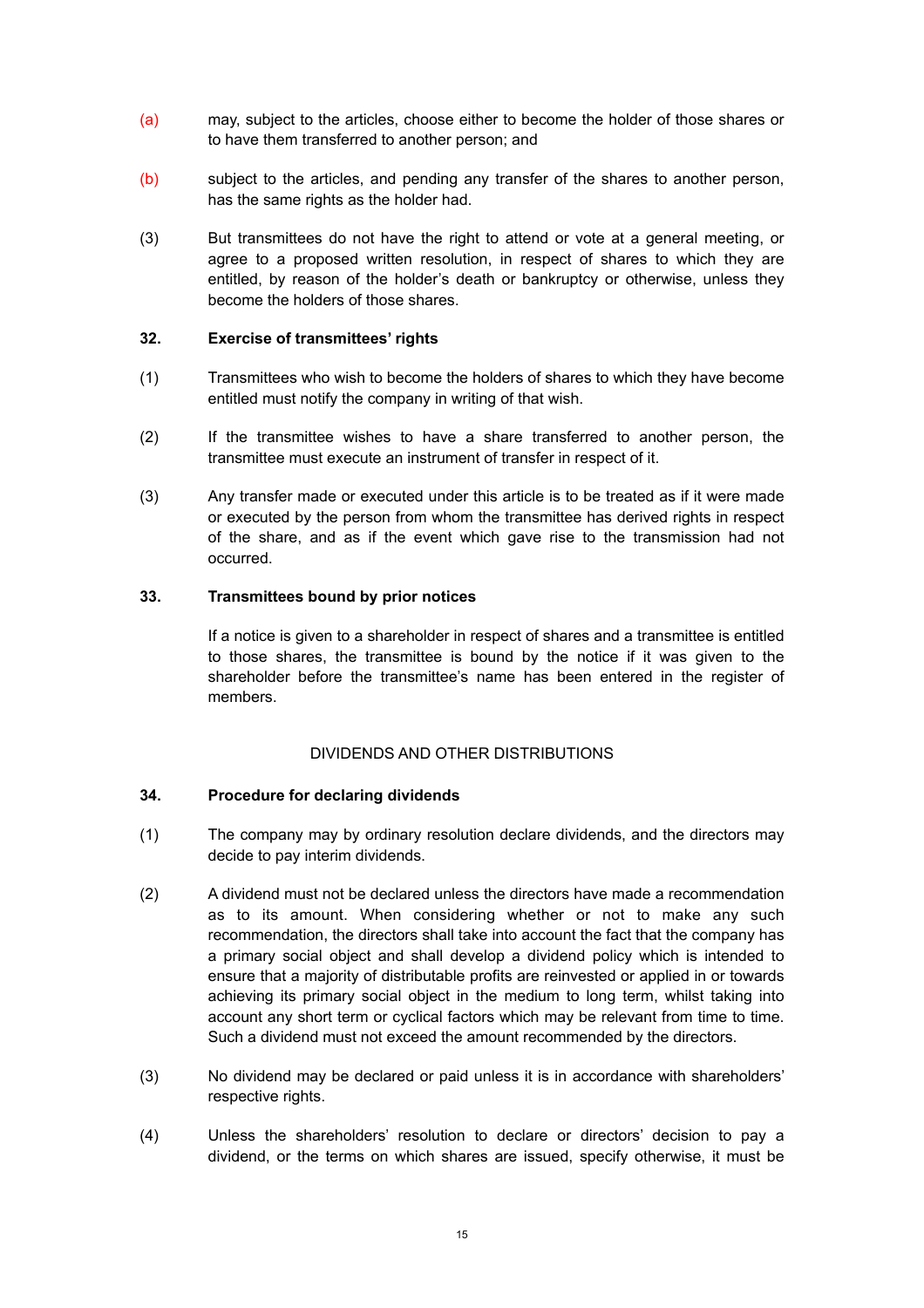paid by reference to each shareholder's holding of shares on the date of the resolution or decision to declare or pay it.

- (5) If the company's share capital is divided into different classes, no interim dividend may be paid on shares carrying deferred or non-preferred rights if, at the time of payment, any preferential dividend is in arrear.
- (6) The directors may pay at intervals any dividend payable at a fixed rate if it appears to them that the profits available for distribution justify the payment.
- (7) If the directors act in good faith, they do not incur any liability to the holders of shares conferring preferred rights for any loss they may suffer by the lawful payment of an interim dividend on shares with deferred or non-preferred rights.

### <span id="page-15-0"></span>**35. Payment of dividends and other distributions**

- (1) Where a dividend or other sum which is a distribution is payable in respect of a share, it must be paid by one or more of the following means—
- (a) transfer to a bank or building society account specified by the distribution recipient either in writing or as the directors may otherwise decide;
- (b) sending a cheque made payable to the distribution recipient by post to the distribution recipient at the distribution recipient's registered address (if the distribution recipient is a holder of the share), or (in any other case) to an address specified by the distribution recipient either in writing or as the directors may otherwise decide;
- (c) sending a cheque made payable to such person by post to such person at such address as the distribution recipient has specified either in writing or as the directors may otherwise decide; or
- (d) any other means of payment as the directors agree with the distribution recipient either in writing or by such other means as the directors decide.
- (2) In the articles, "the distribution recipient" means, in respect of a share in respect of which a dividend or other sum is payable—
- (a) the holder of the share; or
- (b) if the share has two or more joint holders, whichever of them is named first in the register of members; or
- (c) if the holder is no longer entitled to the share by reason of death or bankruptcy, or otherwise by operation of law, the transmittee.

#### **36. No interest on distributions**

<span id="page-15-1"></span>The company may not pay interest on any dividend or other sum payable in respect of a share unless otherwise provided by—

(a) the terms on which the share was issued; or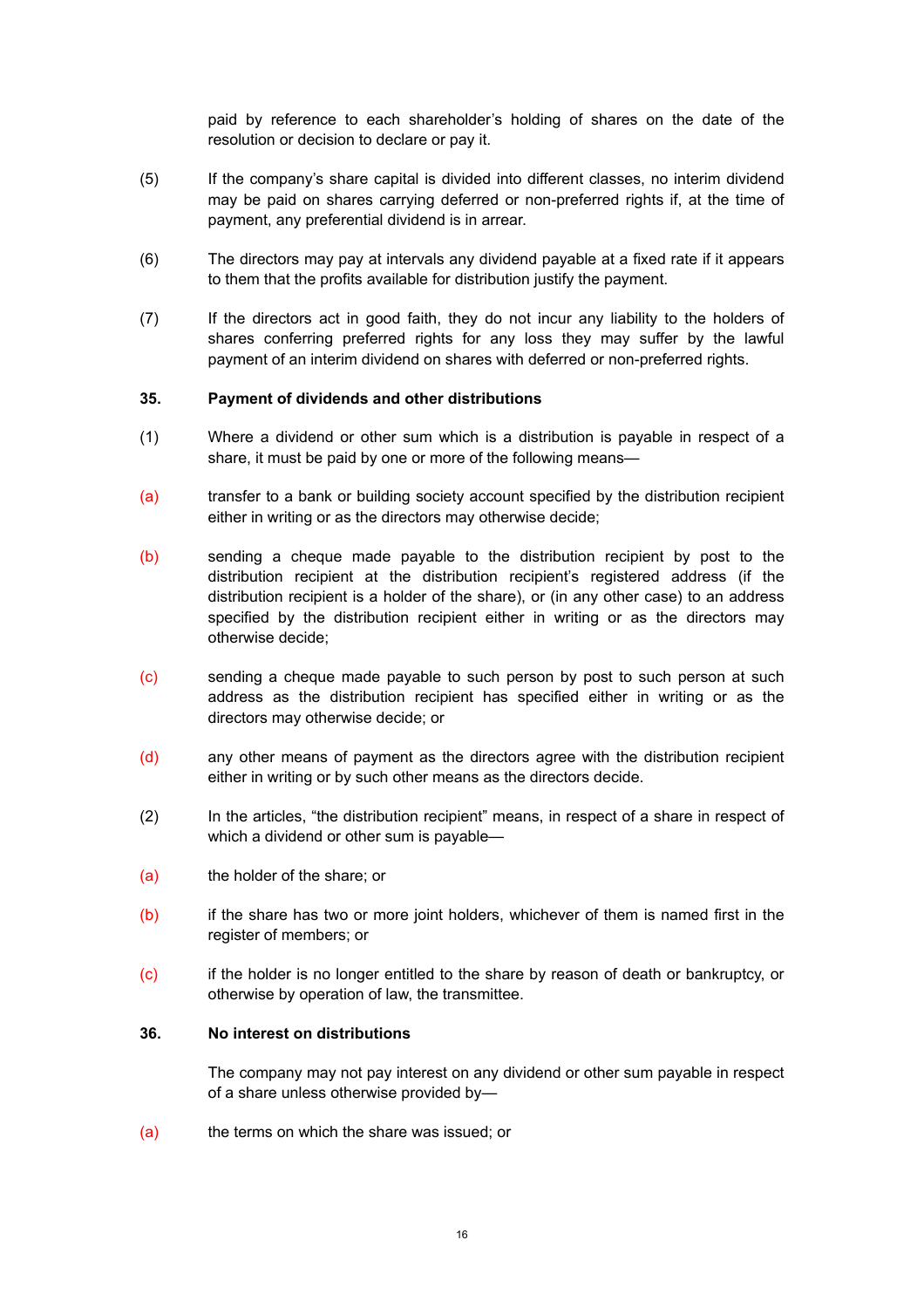(b) the provisions of another agreement between the holder of that share and the company.

# <span id="page-16-0"></span>**37. Unclaimed distributions**

- (1) All dividends or other sums which are—
- (a) payable in respect of shares; and
- (b) unclaimed after having been declared or become payable, may be invested or otherwise made use of by the directors for the benefit of the company until claimed.
- (2) The payment of any such dividend or other sum into a separate account does not make the company a trustee in respect of it.
- $(3)$  If—
- (a) twelve years have passed from the date on which a dividend or other sum became due for payment; and
- (b) the distribution recipient has not claimed it,

<span id="page-16-1"></span>the distribution recipient is no longer entitled to that dividend or other sum and it ceases to remain owing by the company.

# **38. Non-cash distributions**

- (1) Subject to the terms of issue of the share in question, the company may, by ordinary resolution on the recommendation of the directors, decide to pay all or part of a dividend or other distribution payable in respect of a share by transferring noncash assets of equivalent value (including, without limitation, shares or other securities in any company). When considering whether or not to make any such recommendation, the directors shall take into account the fact that the company has a primary social object and shall ensure that, over time, a majority of distributable profits are reinvested or applied in or towards achieving its primary social object.
- (2) For the purposes of paying a non-cash distribution, the directors may make whatever arrangements they think fit, including, where any difficulty arises regarding the distribution—
- (a) fixing the value of any assets;
- (b) paying cash to any distribution recipient on the basis of that value in order to adjust the rights of recipients; and
- (c) vesting any assets in trustees.

# **39. Waiver of distributions**

<span id="page-16-2"></span>Distribution recipients may waive their entitlement to a dividend or other distribution payable in respect of a share by giving the company notice in writing to that effect, but if—

(a) the share has more than one holder; or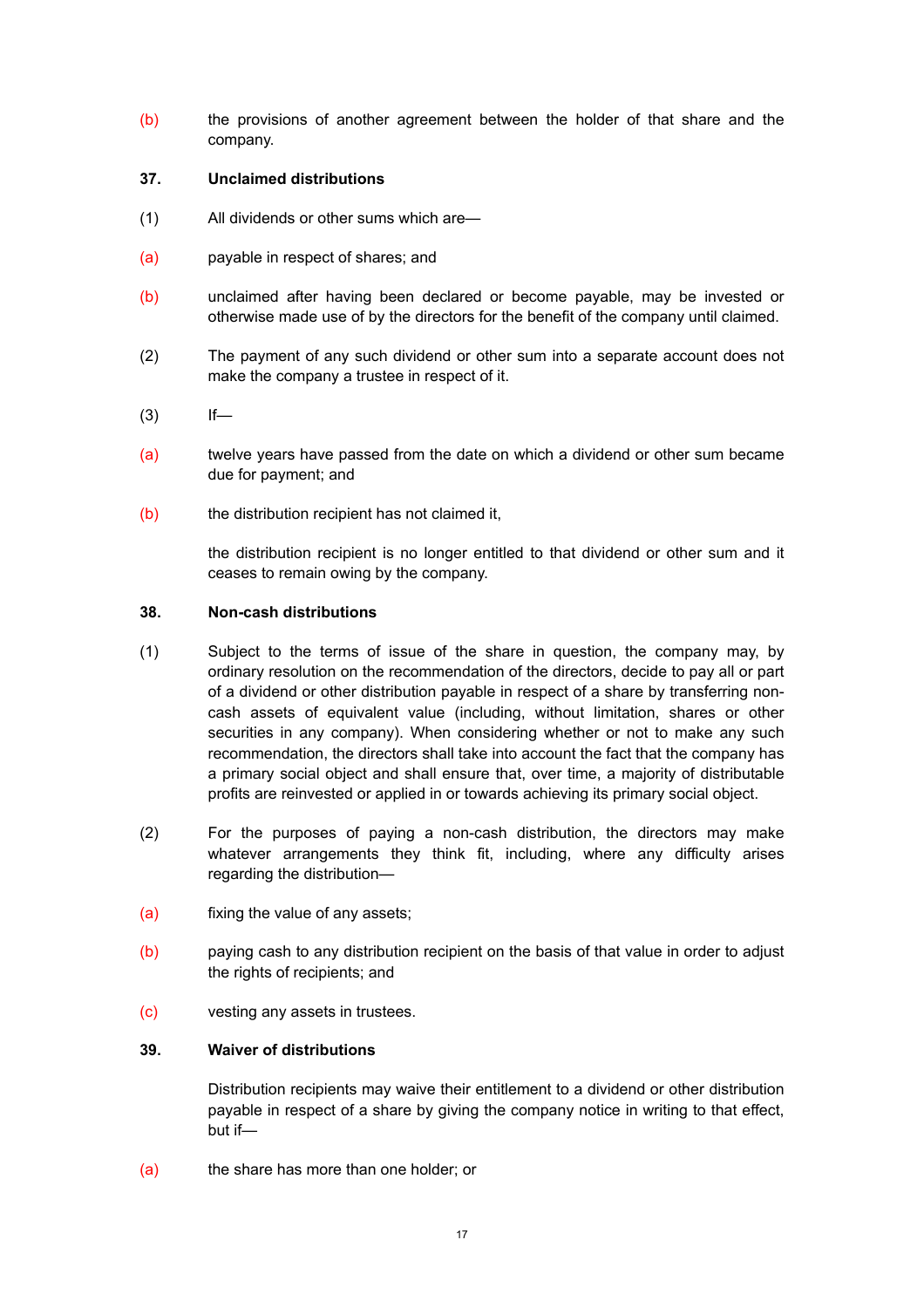(b) more than one person is entitled to the share, whether by reason of the death or bankruptcy of one or more joint holders, or otherwise,

> the notice is not effective unless it is expressed to be given, and signed, by all the holders or persons otherwise entitled to the share.

### <span id="page-17-0"></span>CAPITALISATION OF PROFITS

### <span id="page-17-1"></span>**40. Authority to capitalise and appropriation of capitalised sums**

- (1) Subject to the articles, the directors may, if they are so authorised by an ordinary resolution—
- (a) decide to capitalise any profits of the company (whether or not they are available for distribution) which are not required for paying a preferential dividend, or any sum standing to the credit of the company's share premium account or capital redemption reserve; and
- (b) appropriate any sum which they so decide to capitalise (a "capitalised sum") to the persons who would have been entitled to it if it were distributed by way of dividend (the "persons entitled") and in the same proportions.
- (2) Capitalised sums must be applied—
- (a) on behalf of the persons entitled; and
- (b) in the same proportions as a dividend would have been distributed to them.
- (3) Any capitalised sum may be applied in paying up new shares of a nominal amount equal to the capitalised sum which are then allotted credited as fully paid to the persons entitled or as they may direct.
- (4) A capitalised sum which was appropriated from profits available for distribution may be applied in paying up new debentures of the company which are then allotted credited as fully paid to the persons entitled or as they may direct.
- (5) Subject to the articles the directors may—
- (a) apply capitalised sums in accordance with paragraphs (3) and (4) partly in one way and partly in another;
- (b) make such arrangements as they think fit to deal with shares or debentures becoming distributable in fractions under this article (including the issuing of fractional certificates or the making of cash payments); and
- (c) authorise any person to enter into an agreement with the company on behalf of all the persons entitled which is binding on them in respect of the allotment of shares and debentures to them under this article.

#### <span id="page-17-2"></span>PART 4.

# <span id="page-17-4"></span><span id="page-17-3"></span>DECISION-MAKING BY SHAREHOLDERS ORGANISATION OF GENERAL MEETINGS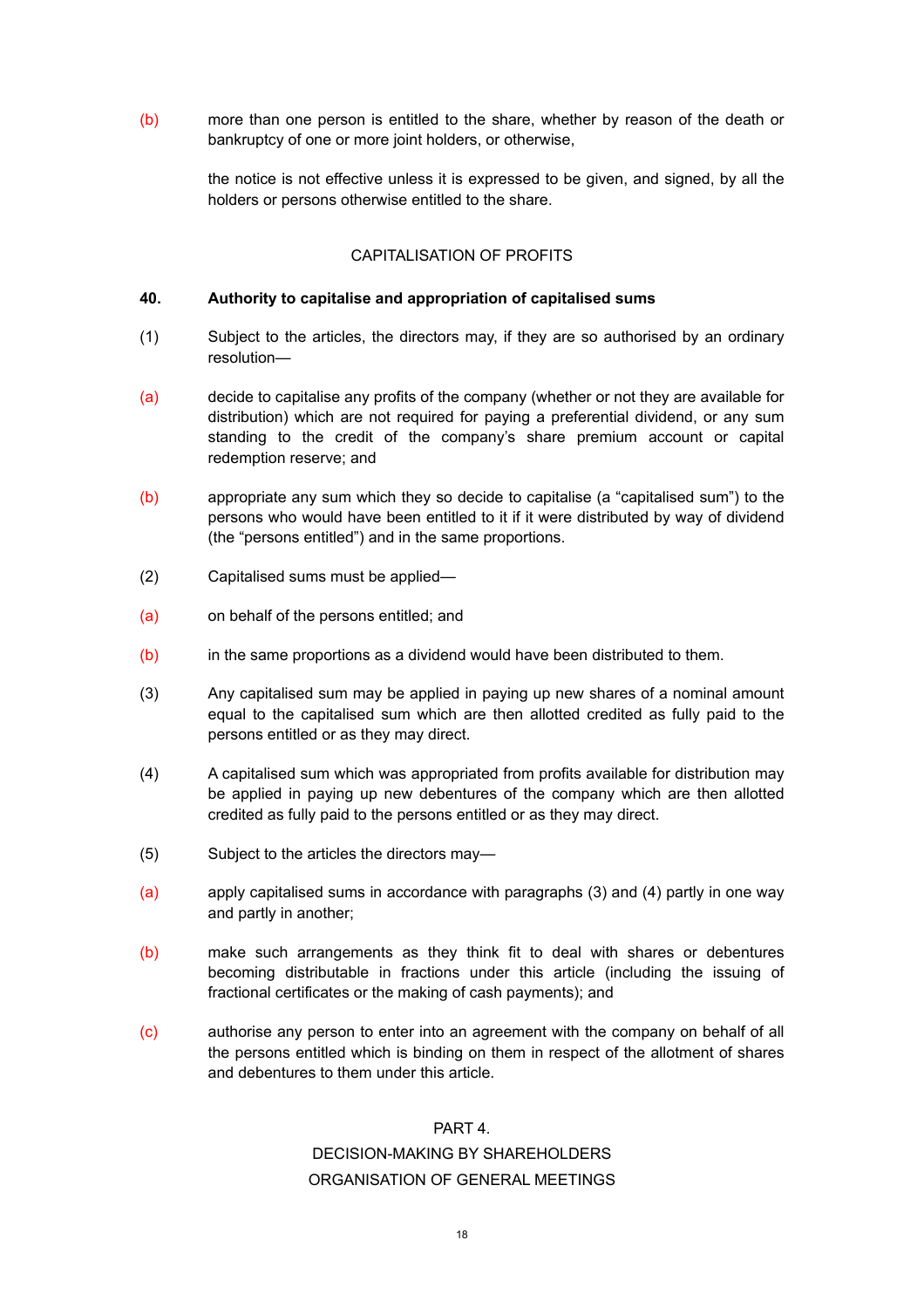# <span id="page-18-0"></span>**41. Attendance and speaking at general meetings**

- (1) A person is able to exercise the right to speak at a general meeting when that person is in a position to communicate to all those attending the meeting, during the meeting, any information or opinions which that person has on the business of the meeting.
- (2) A person is able to exercise the right to vote at a general meeting when—
- (a) that person is able to vote, during the meeting, on resolutions put to the vote at the meeting; and
- (b) that person's vote can be taken into account in determining whether or not such resolutions are passed at the same time as the votes of all the other persons attending the meeting.
- (3) The directors may make whatever arrangements they consider appropriate to enable those attending a general meeting to exercise their rights to speak or vote at it.
- (4) In determining attendance at a general meeting, it is immaterial whether any two or more members attending it are in the same place as each other.
- (5) Two or more persons who are not in the same place as each other attend a general meeting if their circumstances are such that if they have (or were to have) rights to speak and vote at that meeting, they are (or would be) able to exercise them.

# **42. Quorum for general meetings**

<span id="page-18-1"></span>No business other than the appointment of the chairman of the meeting is to be transacted at a general meeting if the persons attending it do not constitute a quorum.

# <span id="page-18-2"></span>**43. Chairing general meetings**

- (1) If the directors have appointed a chairman, the chairman shall chair general meetings if present and willing to do so.
- (2) If the directors have not appointed a chairman, or if the chairman is unwilling to chair the meeting or is not present within ten minutes of the time at which a meeting was due to start—
- (a) the directors present; or
- (b) (if no directors are present), the meeting;
- (c) must appoint a director or shareholder to chair the meeting, and the appointment of the chairman of the meeting must be the first business of the meeting.
- (3) The person chairing a meeting in accordance with this article is referred to as "the chairman of the meeting".

# <span id="page-18-3"></span>**44. Attendance and speaking by directors and non-shareholders**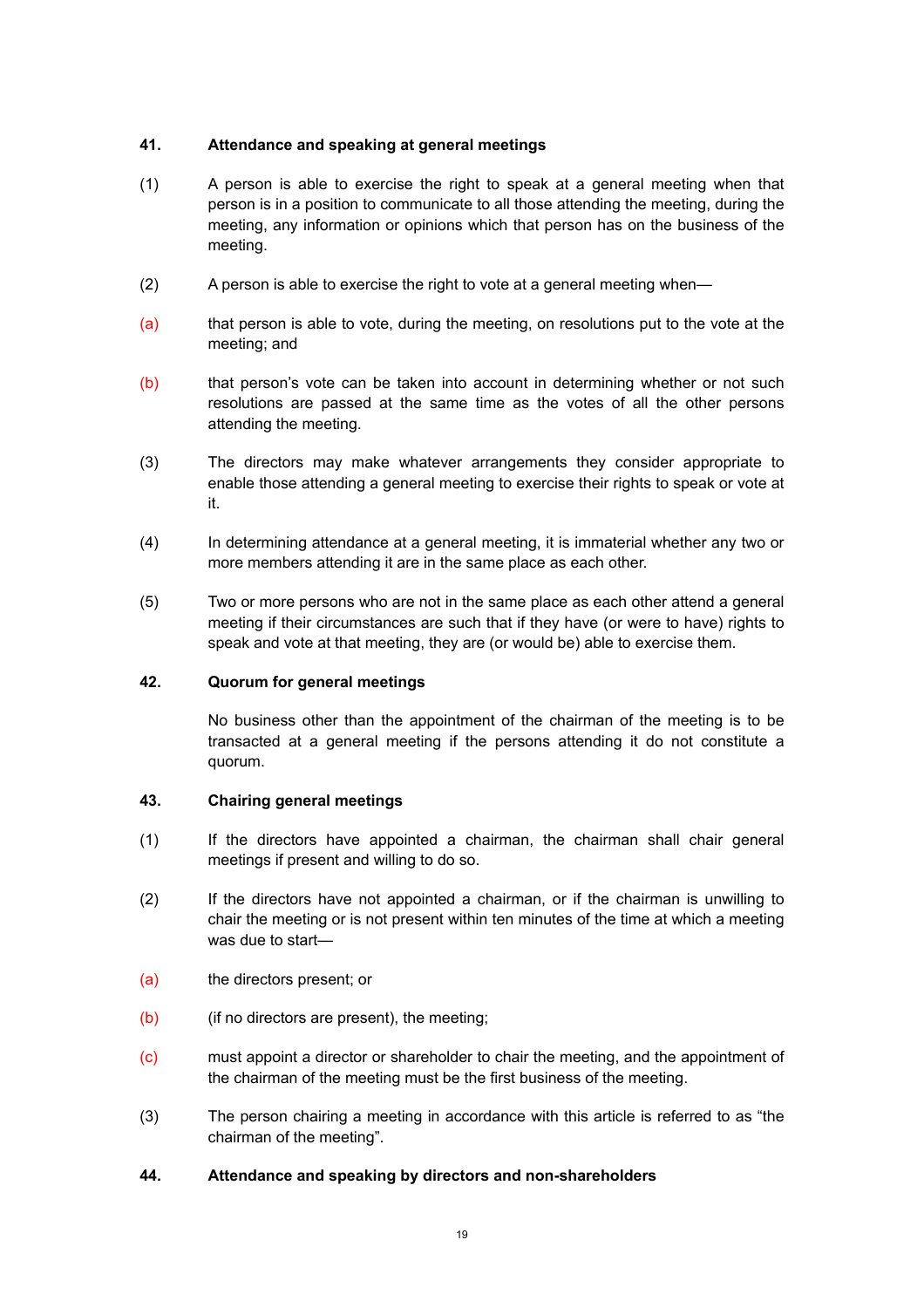- (1) Directors may attend and speak at general meetings, whether or not they are shareholders.
- (2) The chairman of the meeting may permit other persons who are not—
- (a) shareholders of the company; or
- (b) otherwise entitled to exercise the rights of shareholders in relation to general meetings,

<span id="page-19-0"></span>to attend and speak at a general meeting.

### **45. Adjournment**

- (1) If the persons attending a general meeting within half an hour of the time at which the meeting was due to start do not constitute a quorum, or if during a meeting a quorum ceases to be present, the chairman of the meeting must adjourn it.
- (2) The chairman of the meeting may adjourn a general meeting at which a quorum is present if—
- (a) the meeting consents to an adjournment; or
- (b) it appears to the chairman of the meeting that an adjournment is necessary to protect the safety of any person attending the meeting or ensure that the business of the meeting is conducted in an orderly manner.
- (3) The chairman of the meeting must adjourn a general meeting if directed to do so by the meeting.
- (4) When adjourning a general meeting, the chairman of the meeting must—
- (a) either specify the time and place to which it is adjourned or state that it is to continue at a time and place to be fixed by the directors; and
- (b) have regard to any directions as to the time and place of any adjournment which have been given by the meeting.
- (5) If the continuation of an adjourned meeting is to take place more than 14 days after it was adjourned, the company must give at least 7 clear days' notice of it (that is, excluding the day of the adjourned meeting and the day on which the notice is given)—
- (a) to the same persons to whom notice of the company's general meetings is required to be given; and
- (b) containing the same information which such notice is required to contain.
- (6) No business may be transacted at an adjourned general meeting which could not properly have been transacted at the meeting if the adjournment had not taken place.

# <span id="page-19-1"></span>VOTING AT GENERAL MEETINGS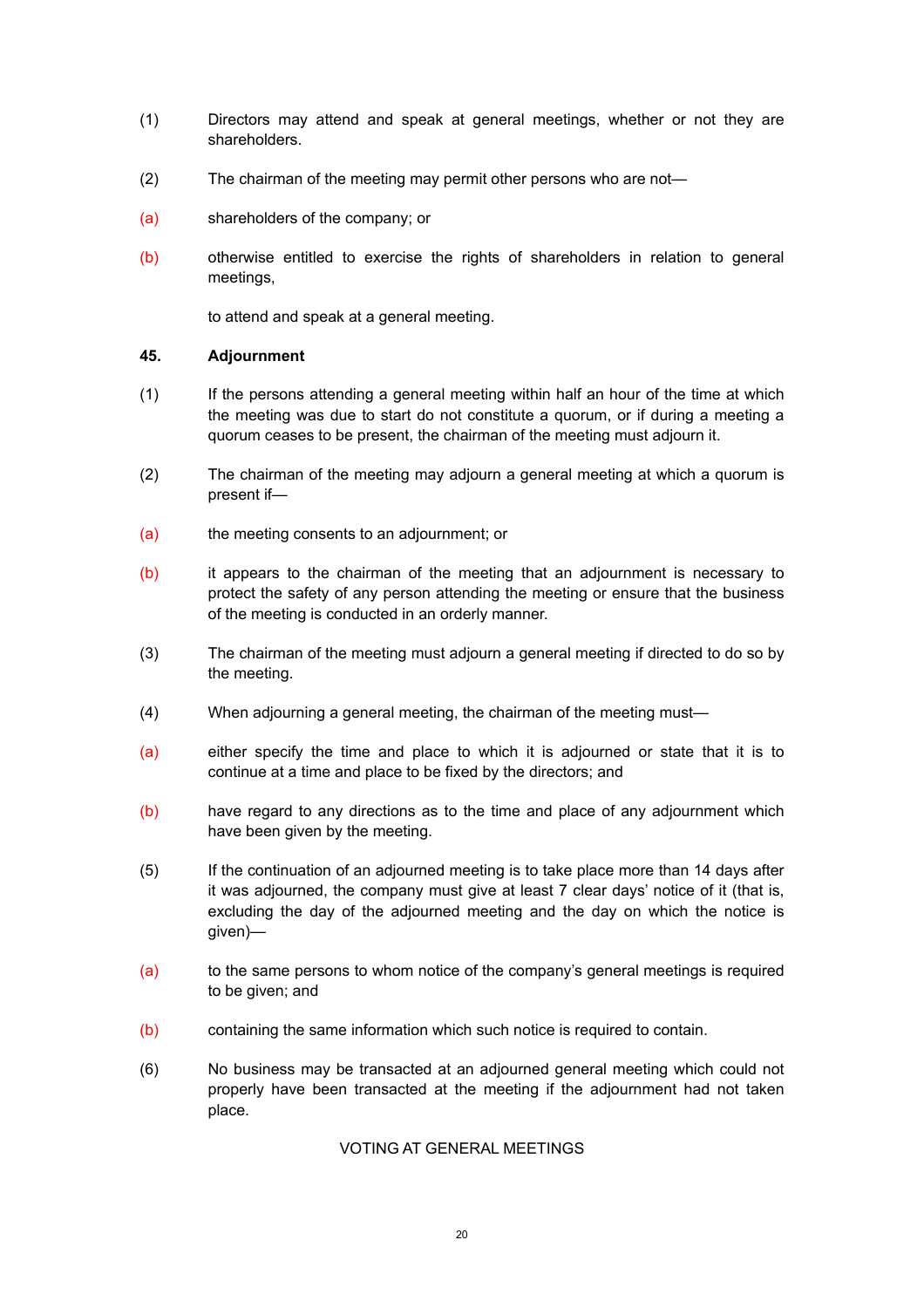# **46. Voting: general**

<span id="page-20-1"></span><span id="page-20-0"></span>A resolution put to the vote of a general meeting must be decided on a show of hands unless a poll is duly demanded in accordance with the articles.

### **47. Errors and disputes**

- (1) No objection may be raised to the qualification of any person voting at a general meeting except at the meeting or adjourned meeting at which the vote objected to is tendered, and every vote not disallowed at the meeting is valid.
- (2) Any such objection must be referred to the chairman of the meeting, whose decision is final.

### <span id="page-20-2"></span>**48. Poll votes**

- (1) A poll on a resolution may be demanded—
- (a) in advance of the general meeting where it is to be put to the vote; or
- (b) at a general meeting, either before a show of hands on that resolution or immediately after the result of a show of hands on that resolution is declared.
- (2) A poll may be demanded by—
- (a) the chairman of the meeting;
- (b) the directors;
- (c) two or more persons having the right to vote on the resolution; or
- (d) a person or persons representing not less than one tenth of the total voting rights of all the shareholders having the right to vote on the resolution.
- (3) A demand for a poll may be withdrawn if—
- (a) the poll has not yet been taken; and
- (b) the chairman of the meeting consents to the withdrawal.
- (4) Polls must be taken immediately and in such manner as the chairman of the meeting directs.

### <span id="page-20-3"></span>**49. Content of proxy notices**

- (1) Proxies may only validly be appointed by a notice in writing (a "proxy notice") which —
- (a) states the name and address of the shareholder appointing the proxy;
- (b) identifies the person appointed to be that shareholder's proxy and the general meeting in relation to which that person is appointed;
- (c) is signed by or on behalf of the shareholder appointing the proxy, or is authenticated in such manner as the directors may determine; and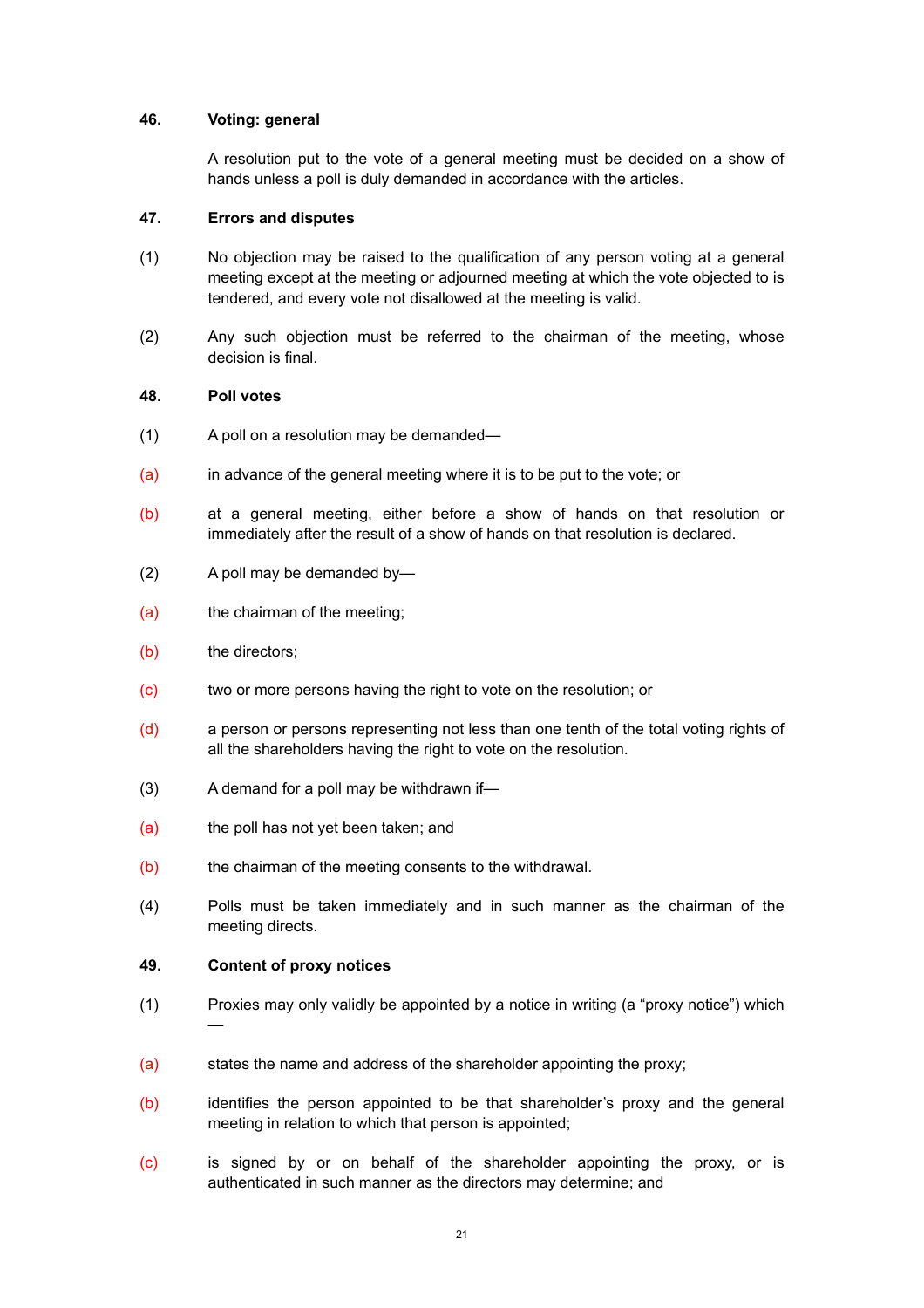- (d) is delivered to the company in accordance with the articles and any instructions contained in the notice of the general meeting to which they relate.
- (2) The company may require proxy notices to be delivered in a particular form, and may specify different forms for different purposes.
- (3) Proxy notices may specify how the proxy appointed under them is to vote (or that the proxy is to abstain from voting) on one or more resolutions.
- (4) Unless a proxy notice indicates otherwise, it must be treated as—
- (a) allowing the person appointed under it as a proxy discretion as to how to vote on any ancillary or procedural resolutions put to the meeting; and
- (b) appointing that person as a proxy in relation to any adjournment of the general meeting to which it relates as well as the meeting itself.

### <span id="page-21-0"></span>**50. Delivery of proxy notices**

- (1) A person who is entitled to attend, speak or vote (either on a show of hands or on a poll) at a general meeting remains so entitled in respect of that meeting or any adjournment of it, even though a valid proxy notice has been delivered to the company by or on behalf of that person.
- (2) An appointment under a proxy notice may be revoked by delivering to the company a notice in writing given by or on behalf of the person by whom or on whose behalf the proxy notice was given.
- (3) A notice revoking a proxy appointment only takes effect if it is delivered before the start of the meeting or adjourned meeting to which it relates.
- (4) If a proxy notice is not executed by the person appointing the proxy, it must be accompanied by written evidence of the authority of the person who executed it to execute it on the appointor's behalf.

### <span id="page-21-1"></span>**51. Amendments to resolutions**

- (1) An ordinary resolution to be proposed at a general meeting may be amended by ordinary resolution if—
- (a) notice of the proposed amendment is given to the company in writing by a person entitled to vote at the general meeting at which it is to be proposed not less than 48 hours before the meeting is to take place (or such later time as the chairman of the meeting may determine); and
- (b) the proposed amendment does not, in the reasonable opinion of the chairman of the meeting, materially alter the scope of the resolution.
- (2) A special resolution to be proposed at a general meeting may be amended by ordinary resolution, if—
- (a) the chairman of the meeting proposes the amendment at the general meeting at which the resolution is to be proposed; and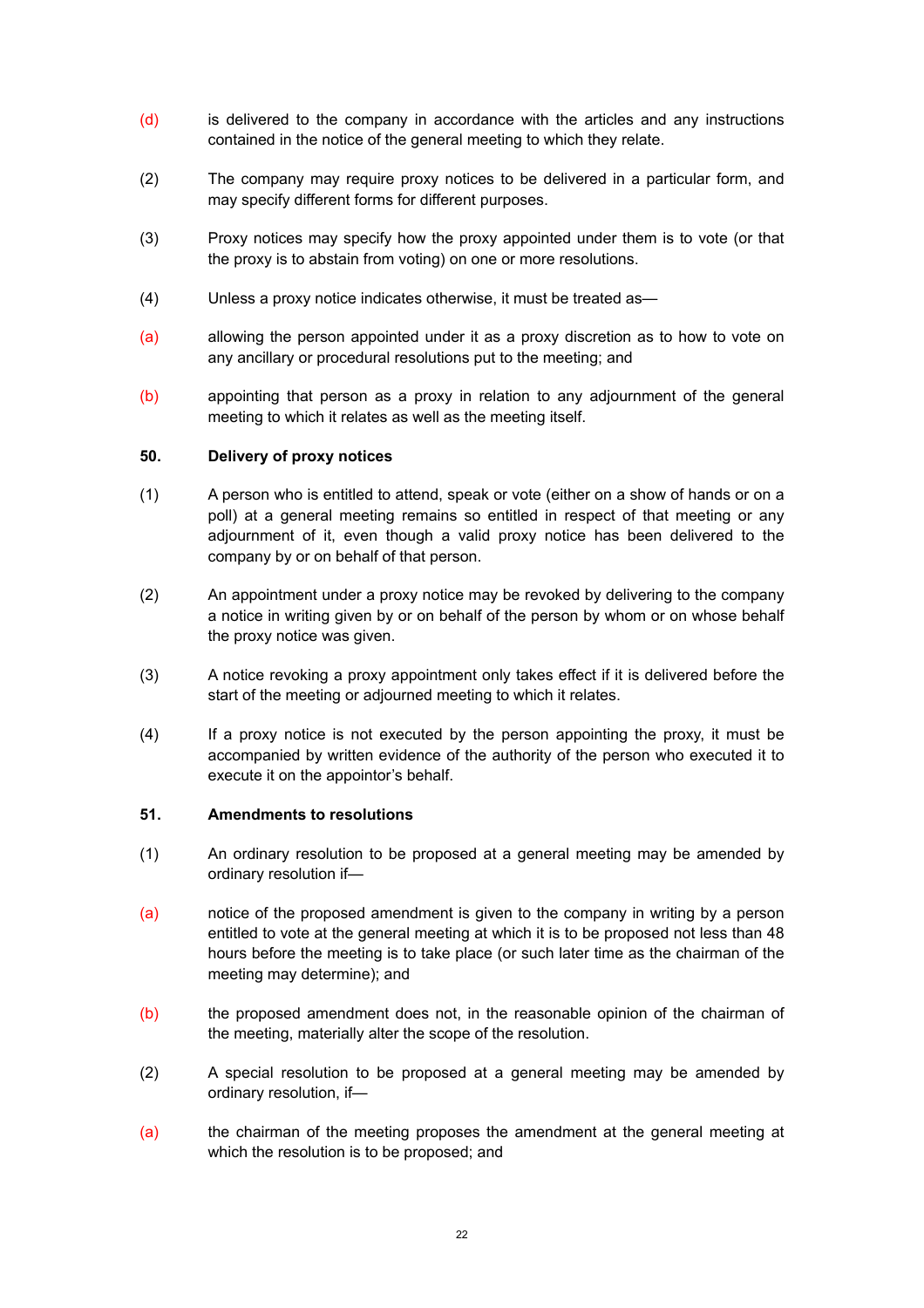- (b) the amendment does not go beyond what is necessary to correct a grammatical or other non-substantive error in the resolution.
- (3) If the chairman of the meeting, acting in good faith, wrongly decides that an amendment to a resolution is out of order, the chairman's error does not invalidate the vote on that resolution.

### <span id="page-22-0"></span>PART 5.

# <span id="page-22-1"></span>ADMINISTRATIVE ARRANGEMENTS

# <span id="page-22-2"></span>**52. Means of communication to be used**

- (1) Subject to the articles, anything sent or supplied by or to the company under the articles may be sent or supplied in any way in which the Companies Act 2006 provides for documents or information which are authorised or required by any provision of that Act to be sent or supplied by or to the company.
- (2) (Subject to the articles, any notice or document to be sent or supplied to a director in connection with the taking of decisions by directors may also be sent or supplied by the means by which that director has asked to be sent or supplied with such notices or documents for the time being.
- (3) A director may agree with the company that notices or documents sent to that director in a particular way are to be deemed to have been received within a specified time of their being sent, and for the specified time to be less than 48 hours.

# <span id="page-22-3"></span>**53. Company seals**

- (1) Any common seal may only be used by the authority of the directors.
- (2) The directors may decide by what means and in what form any common seal is to be used.
- (3) Unless otherwise decided by the directors, if the company has a common seal and it is affixed to a document, the document must also be signed by at least one authorised person in the presence of a witness who attests the signature.
- (4) For the purposes of this article, an authorised person is—
- (a) any director of the company;
- (b) the company secretary (if any); or
- (c) any person authorised by the directors for the purpose of signing documents to which the common seal is applied.

### <span id="page-22-4"></span>**54. Records and accounts**

(1) The objects of the company and its statement of responsible business principles shall be published in its annual report and, if the company has a website, in a prominent place on its website.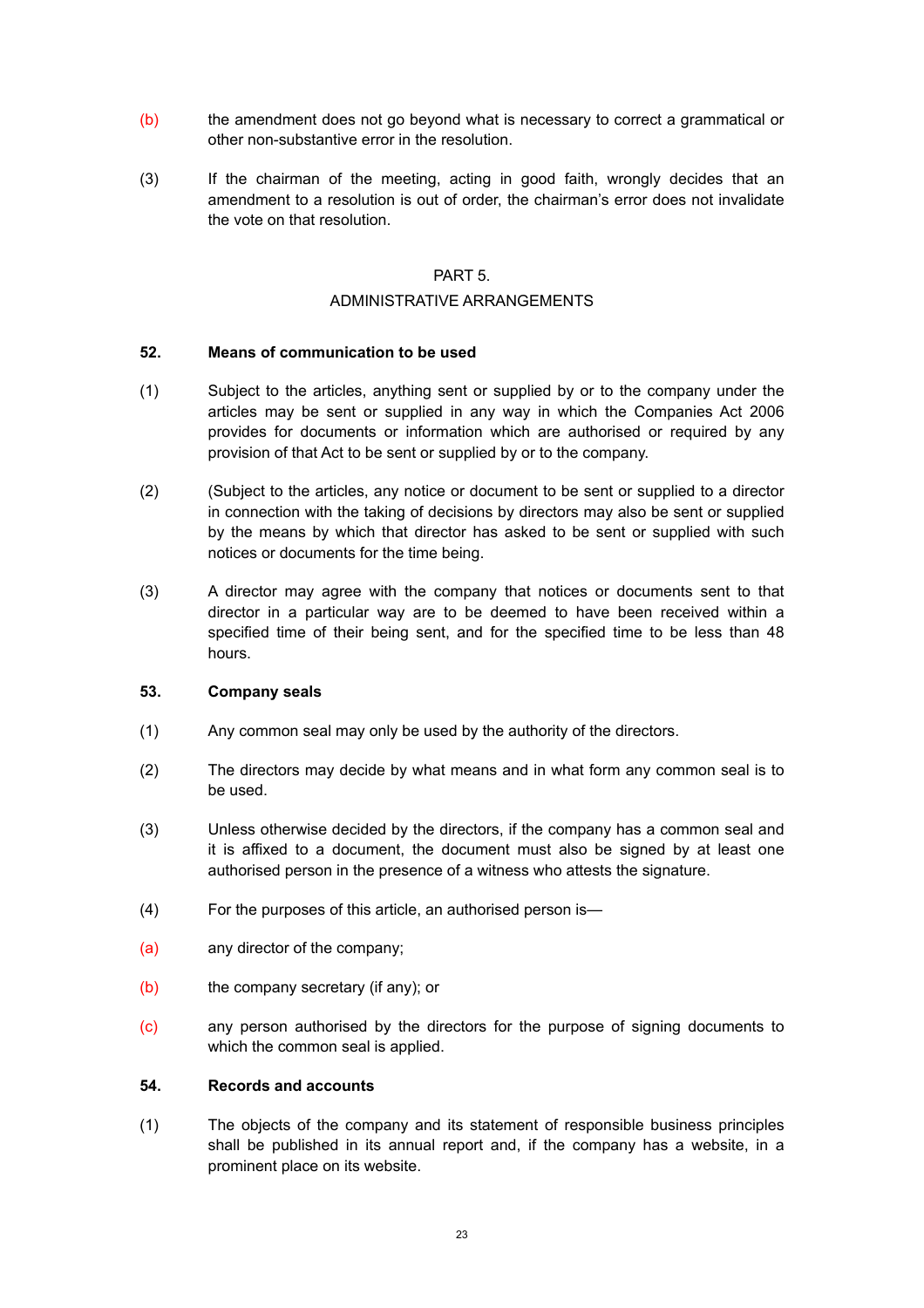- (2) In its annual report, the directors shall also explain how the business of the company has been carried out in accordance with the company's responsible business principles.
- (3) Except as provided by law or authorised by the directors or an ordinary resolution of the company, no person is entitled to inspect any of the company's accounting or other records or documents merely by virtue of being a shareholder.

# <span id="page-23-0"></span>**55. Impact Report**

- (1) The directors of the company shall, for each financial year of the company, prepare and circulate to its members an impact report which shall contain such detail as is necessary to enable the members to have an understanding of the way in which the company has promoted its objects and, through its business and operations, sought to have a material positive impact on society and the environment, taken as a whole. The impact report shall contain a balanced and comprehensive analysis which is set out in a manner proportionate to the size and complexity of the business.
- (2) The company may choose to publish the impact report as part of its annual report. In particular, if the company is required to prepare a strategic report under the Companies Act 2006, the company may choose to publish the impact report as part of its strategic report and in accordance with the requirements applying to the strategic report.

# **56. Provision for employees on cessation of business**

<span id="page-23-1"></span>The directors may decide to make provision for the benefit of persons employed or formerly employed by the company or any of its subsidiaries (other than a director or former director or shadow director) in connection with the cessation or transfer to any person of the whole or part of the undertaking of the company or that subsidiary.

# <span id="page-23-2"></span>DIRECTORS' INDEMNITY AND INSURANCE

# <span id="page-23-3"></span>**57. Indemnity**

- (1) Subject to paragraph (2), a relevant director of the company or an associated company may be indemnified out of the company's assets against—
- (a) any liability incurred by that director in connection with any negligence, default, breach of duty or breach of trust in relation to the company or an associated company;
- (b) any liability incurred by that director in connection with the activities of the company or an associated company in its capacity as a trustee of an occupational pension scheme (as defined in section 235(6) of the Companies Act 2006);
- (c) any other liability incurred by that director as an officer of the company or an associated company.
- (2) This article does not authorise any indemnity which would be prohibited or rendered void by any provision of the Companies Acts or by any other provision of law.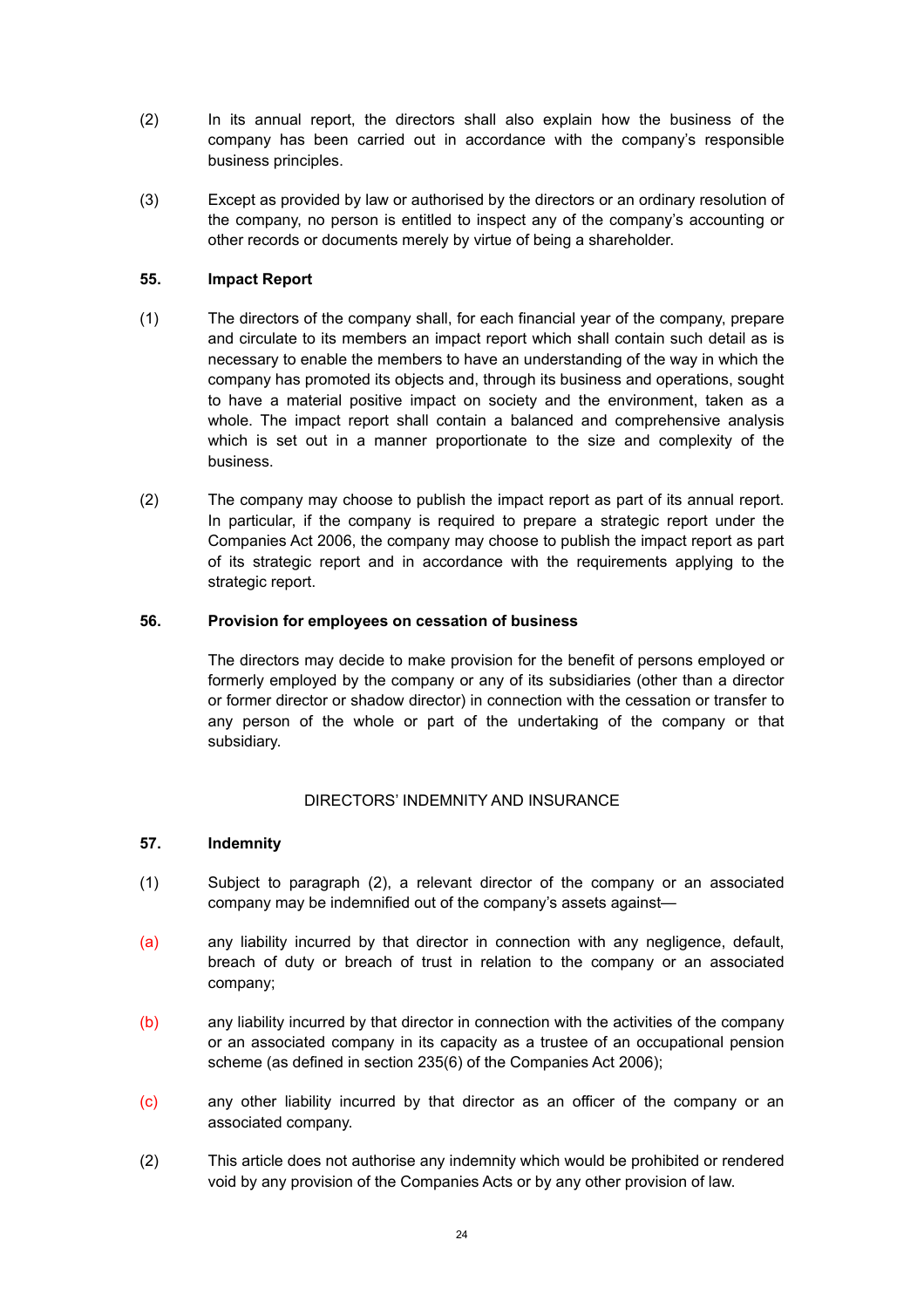- (3) In this article—
- (a) companies are associated if one is a subsidiary of the other or both are subsidiaries of the same body corporate; and
- (b) a "relevant director" means any director or former director of the company or an associated company.

### <span id="page-24-0"></span>**58. Insurance**

- (1) The directors may decide to purchase and maintain insurance, at the expense of the company, for the benefit of any relevant director in respect of any relevant loss.
- (2) In this article—
- (a) a "relevant director" means any director or former director of the company or an associated company;
- (b) a "relevant loss" means any loss or liability which has been or may be incurred by a relevant director in connection with that director's duties or powers in relation to the company, any associated company or any pension fund or employees' share scheme of the company or associated company; and
- (c) companies are associated if one is a subsidiary of the other or both are subsidiaries of the same body corporate.

### <span id="page-24-1"></span>WINDING UP

### <span id="page-24-2"></span>**59. Winding up**

- $(1)$  If:
- (a) the company is wound up under the Insolvency Act 1986; and
- (b) all its liabilities have been satisfied,

a majority of any residual assets shall not be paid to or distributed among the members of the company but shall be given or transferred to a not for profit institution(s) having objects reasonably similar to the primary social object of the company, such institution(s) to be determined by the members of the company or, in the absence of any such decision, as determined by the directors.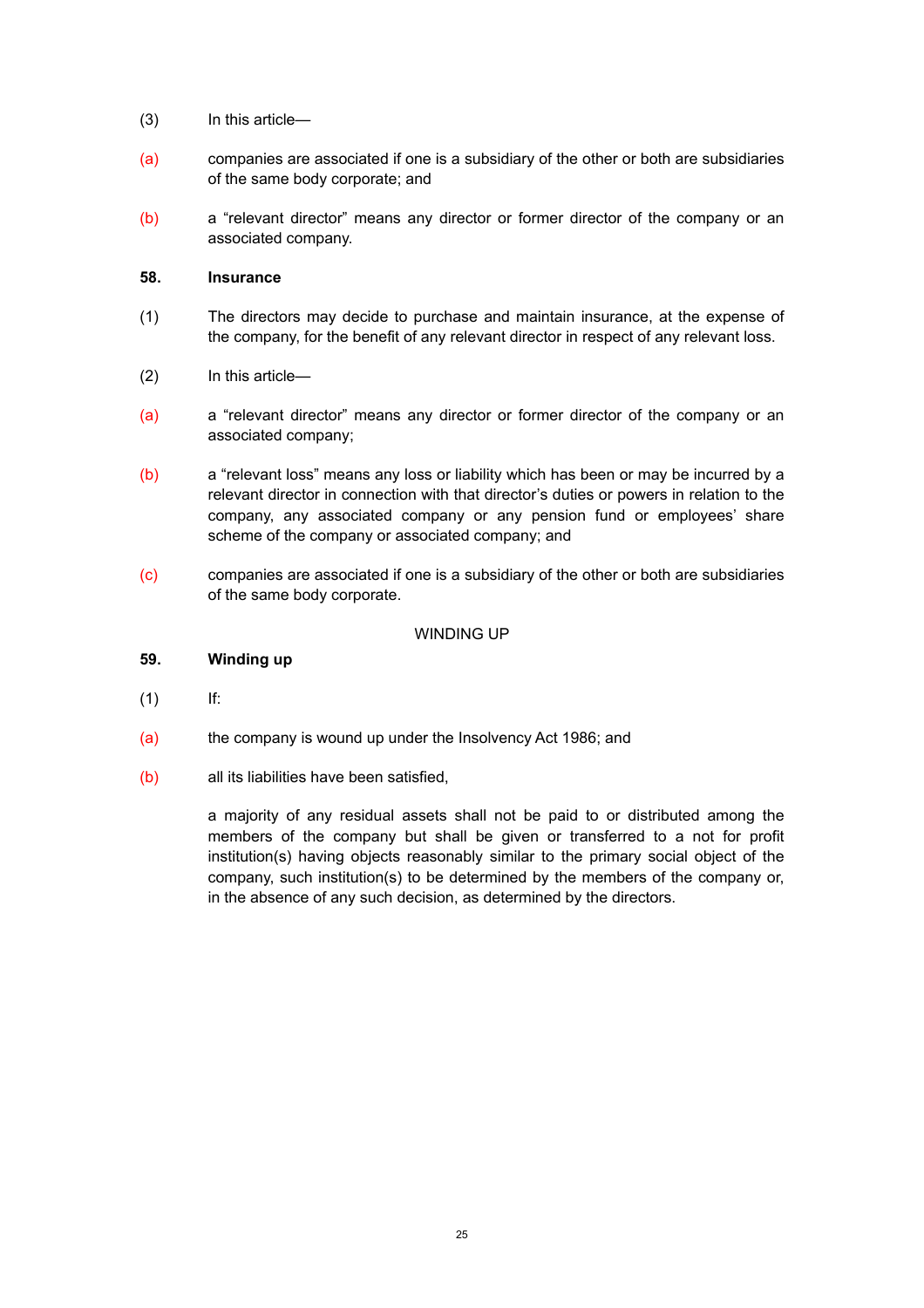### **APPENDIX**

# **STATEMENT OF RESPONSIBLE BUSINESS PRINCIPLES**

# **The company commits to follow the five principles of a purpose driven business developed by Blueprint for Better Business as set out below:**

### <span id="page-25-0"></span>1. **Has a purpose which delivers long term sustainable performance**

- <span id="page-25-1"></span>(1) Operates true to a purpose that serves society, respects the dignity of people and so generates a fair return for responsible investors.
- <span id="page-25-2"></span>(2) Enables and welcomes public scrutiny of the alignment between stated purpose and actual performance.

# <span id="page-25-3"></span>**2. Honest and fair with customers and suppliers**

- <span id="page-25-4"></span>(1) Seeks to build lasting relationships with customers and suppliers.
- <span id="page-25-5"></span>(2) Deals honestly with customers, providing good and safe products and services.
- <span id="page-25-6"></span>(3) Treats suppliers fairly, pays promptly what it owes and expects its suppliers to do the same.
- <span id="page-25-7"></span>(4) Openly shares its knowledge to enable customers and suppliers to make better informed choices.

#### <span id="page-25-8"></span>**3. A responsible and responsive employer**

- <span id="page-25-9"></span>(1) Treats everyone with dignity and provides fair pay for all.
- <span id="page-25-10"></span>(2) Enables and welcomes constructive dialogue about its behaviour in keeping true to its purpose.
- <span id="page-25-11"></span>(3) Fosters innovation, leadership and personal accountability.
- <span id="page-25-12"></span>(4) Protects and nurtures all who work for it to ensure people also learn, contribute and thrive.

#### <span id="page-25-13"></span>**4. A good citizen**

- <span id="page-25-14"></span>(1) Considers each person affected by its decisions as if he or she were a member of each decision-maker's own community.
- <span id="page-25-15"></span>(2) Seeks and provides access to opportunities for less privileged people.
- <span id="page-25-16"></span>(3) Makes a full and fair contribution to society by structuring its business and operations to pay promptly all taxes that are properly due.

### <span id="page-25-17"></span>**5. A guardian for future generations**

- <span id="page-25-18"></span>(1) Honours its duty to protect the natural world and conserve finite resources.
- <span id="page-25-19"></span>(2) Contributes knowledge and experience to promote better regulation for the benefit of society as a while rather than protecting self-interest.